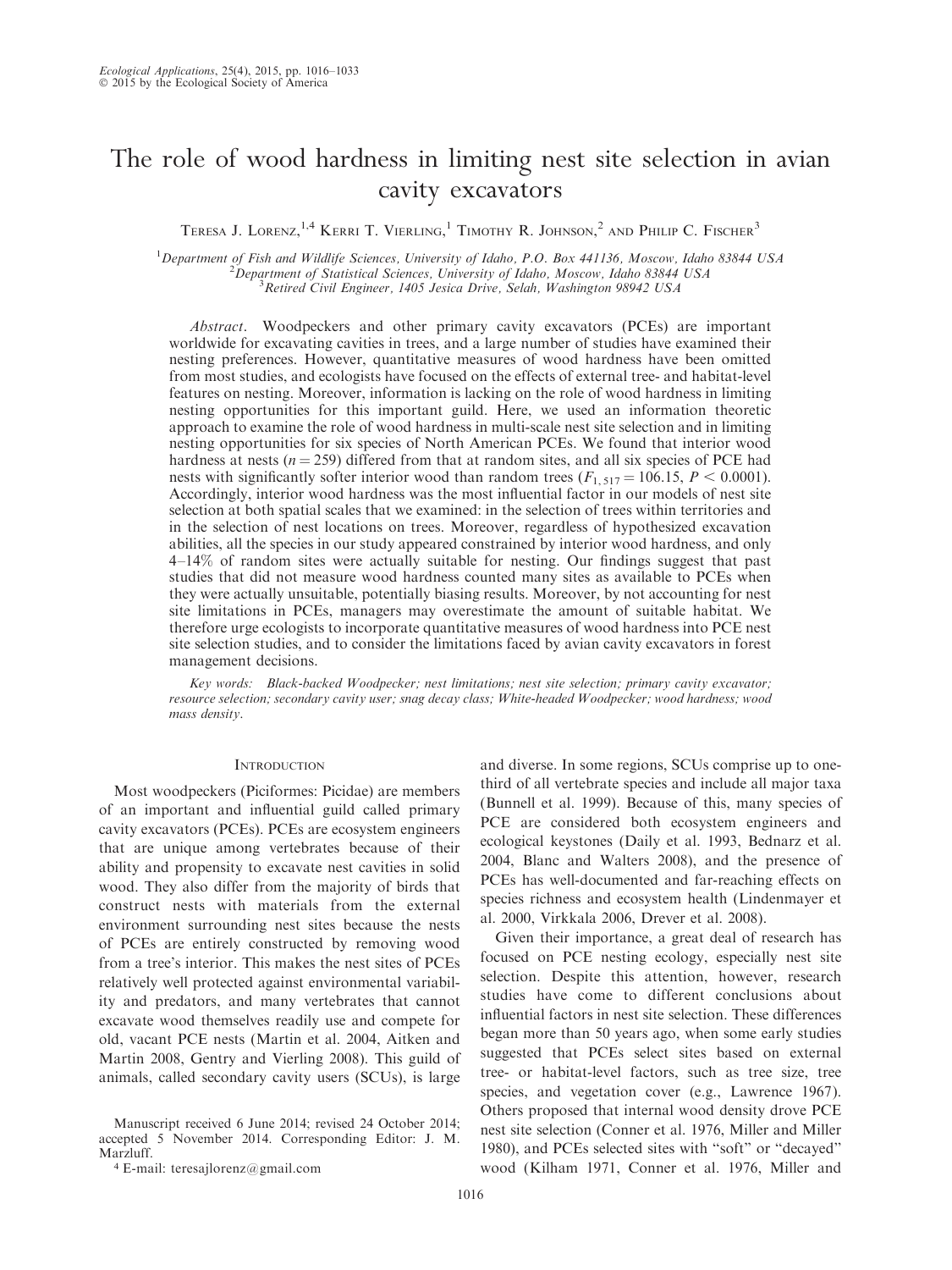Miller 1980, Daily 1993) rather than trees with particular external features or characteristics. More recently, research studies have come to different conclusions even for the same species of PCE. For selection of nest trees within territories (third-order selection; Johnson 1980), Saab et al. (2009) reported that tree size and surrounding snag density were important for selection by Hairy Woodpeckers (Picoides villosus), while Schepps et al. (1999) concluded Hairy Woodpeckers select sites based on wood hardness.

Some of this dichotomy may stem from the fact that, while methods for measuring external tree- and habitatlevel features have been available for decades, methods for quantifying wood density lagged behind. An economical and practical tool for estimating wood density inside PCE nest trees was not available until Matsuoka (2000) improved on Schepps et al.'s (1999) method for measuring wood hardness. In lieu of quantitative measures, studies have used visual indications of wood decay, such as the presence of fungal conks (Pasinelli 2007, Cockle et al. 2012) or tree decay classes (Martin et al. 2004, Vierling et al. 2008, Bonnot et al. 2009, Wightman et al. 2010) as a surrogate for wood density. However, recent research has revealed two downsides of such visual markers for predicting PCE use. First, PCE nest trees do not always display fungal fruiting bodies even when wood decay fungi are present (Conner et al. 1976). Secondly, when tested in forestry studies, decay classes at best only roughly correlate with wood density (Saint-Germain et al. 2007, Aakala 2010, Strukelj et al. 2013). Probably because of these shortcomings, PCEs reportedly use a variety of decay classes, ranging from entirely live trees with no conks or defects, to trees in advanced decay classes, indicating that fungal conks and decay classes are fairly unreliable indicators of nest site availability.

While past studies have advanced our understanding of PCE nest site selection in multiple ways, incorporating quantitative measures of wood harness might advance our understanding further. In particular, studies are needed that simultaneously consider the effects of external habitat-level factors and wood hardness on nest site selection. We reviewed a large number of studies published since Schepps et al. (1999) and Matsuoka (2000) that modeled habitat-level factors in nest site selection, but did not quantify wood hardness (Martin et al. 2004, Vierling et al. 2008, Bonnot et al. 2009, Saab et al. 2009, Wightman et al. 2010, Hollenbeck et al. 2011). Meanwhile, the only studies we found that quantified wood hardness restricted their analysis of nest site selection to nest tree factors (Schepps et al. 1999), measured hardness but did not specifically examine nest site selection (Matsuoka 2008, Tozer et al. 2009), or measured hardness only at the outer surface of trees (Schepps et al. 1999, Tozer et al. 2009), when early studies indicated that interior wood hardness was more important (Conner et al. 1976, Miller and Miller 1980). Assuming that wood hardness is an influential factor, information is also needed on what proportion of wood in different decay classes is suitable for PCE nesting, and whether external features of trees can be used to estimate nest site availability for PCEs. While forestry studies have measured wood hardness for trees in different decay classes, this information has not been used to estimate PCE nest site availability because there is no quantitative information on the density of wood at nests for any North American PCE. Such information would also be important for determining whether PCEs have nest site limitations similar to SCUs (Newton 1994, Martin et al. 2004, Wiebe 2011).

Given these information gaps, we designed a study to examine the role of wood hardness in PCE nest site selection and in limiting nesting opportunities. We had four primary objectives. First, we compared wood hardness at nests to wood at random sites, to determine whether nest wood was distinctive and limiting in natural systems. Second, we explored variation in wood hardness for nests of different species of PCE, and we tested whether species differed in their excavation abilities. Third, we examined the relative role of wood hardness in nest site selection by PCEs. To do this, we modeled wood hardness in comparison with external tree- and habitat-level features that have been implicated in past studies of nest site selection by PCEs. We tested for selection at two spatial scales: selection of nest trees within territories and selection of nest cavities on trees. Lastly, we examined whether external features of trees were a reliable indicator of interior wood hardness. We did this by comparing wood hardness for random trees within different decay classes and with different external properties.

## **METHODS**

### Study area and study species

We conducted this study from 2011 through 2013 in the eastern Cascade Range of Washington State, USA, in Yakima, Kittitas, and Chelan Counties (approximately  $47^{\circ}00'$  N and  $121^{\circ}00'$  W). Land ownership included private, state, and the United States Forest Service. We searched for nests in all major forest types native to the eastern Cascade Range, including ponderosa pine (Pinus ponderosa), Douglas-fir (Pseudotsuga menziesii), grand fir (Abies grandis), western hemlock (Tsuga heterophylla), subalpine fir (Abies lasiocarpa), and western larch (Larix occadentalis) forests (Lillybridge et al. 1995). Elevation ranged from 350 m to 2000 m, and dominant tree species varied among sites and by elevation. In general, 1350-m elevation marked the division between lower elevation ponderosa pine and Douglas-fir forest types and higher elevation grand fir or western larch forest types (Lillybridge et al. 1995). Some forests had been burned in U.S. Forest Service prescribed burns or wildfires in the last 10 years, and nests were found in patches ranging from unburned to severely burned (100% mortality of overstory trees).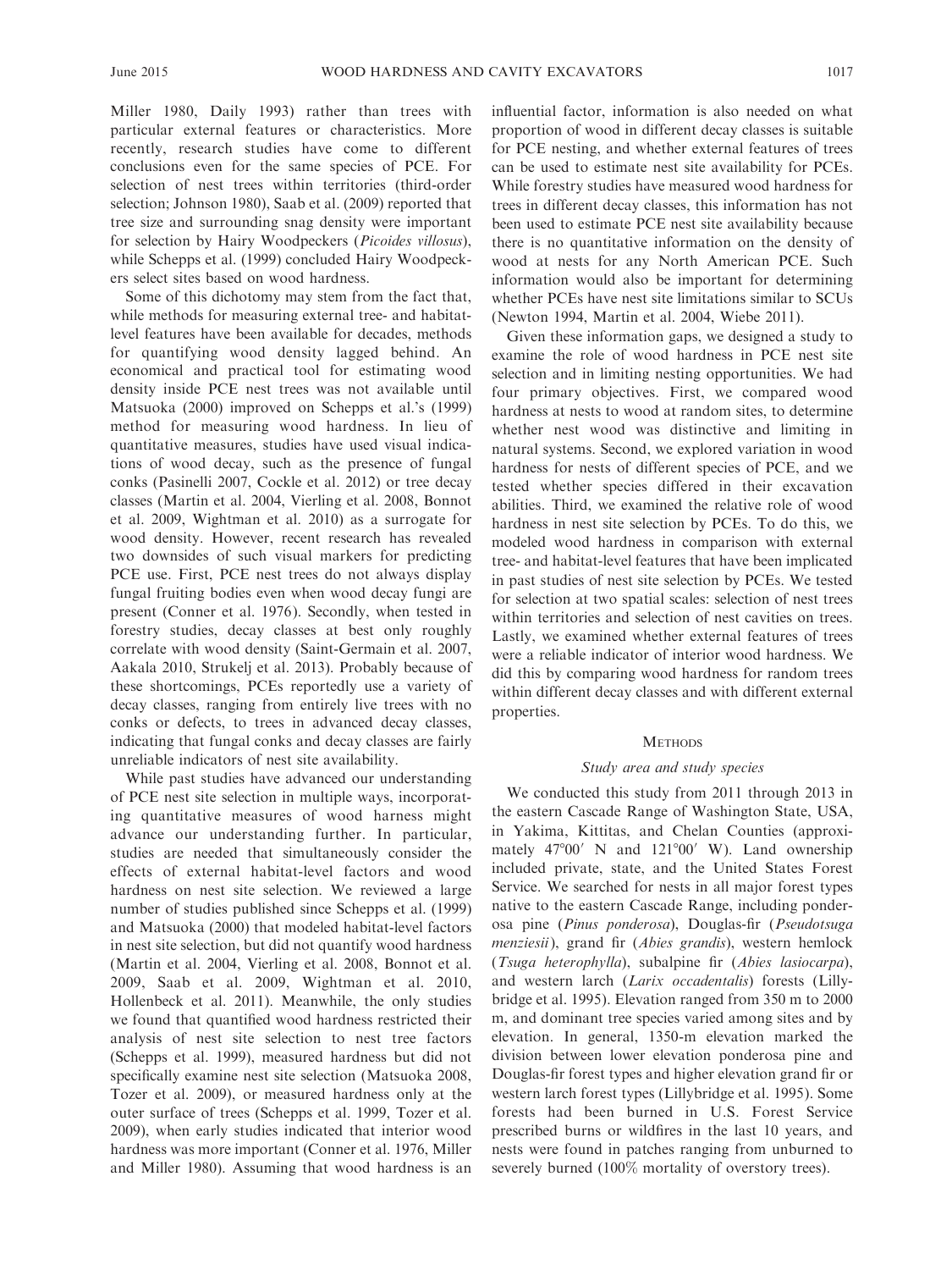We selected six species of PCEs for our study that occur in forests of western North America: American Three-toed Woodpecker (Picoides dorsalis), Blackbacked Woodpecker (P. arcticus), Hairy Woodpecker, Northern Flicker (Colaptes auratus), White-headed Woodpecker (P. albolarvatus), and Williamson's Sapsucker (Sphyrapicus thyroideus). We chose these species because they represent two presumed but unconfirmed guilds in excavation ability among PCEs. American Three-toed, Black-backed, and Hairy Woodpeckers have been classified as ''strong'' excavators (Dudley and Saab 2003, Edworthy et al. 2012), compared to Northern Flicker, White-headed Woodpecker, and Williamson's Sapsucker (Saab and Dudley 1998, Schepps et al. 1999, Bunnell 2013).

### Field methods

We searched for PCE nests from March through July, 2011–2013, in 10 study sites  $\sim 600-3000$  ha in size. We searched for nests in both live and dead trees. To make finding nests easier, we used playbacks of calls and drumming to locate adult birds (Johnson et al. 1981) and followed adults until we located their nest cavities. We considered nests occupied if we observed eggs or nestlings using inspection cameras (Cen-tech, Camarillo, California, USA) or if adult behavior indicated that incubation or nestling feeding was underway (Jackson 1977), and we marked the locations of all occupied nests on portable GPS units. PCEs may reuse cavities among years, and for nests that we found after nest excavation, we looked for fresh wood chips on the ground surrounding nests to determine whether nests were current-year excavations.

After the nesting season, we returned to all currentyear nests and measured vegetation features that were hypothesized to influence PCE nest site selection in past studies. We measured the diameter at breast height (dbh) of the nest tree, nest and tree height, and noted the species of tree. Most nests were in standing dead trees (hereafter, snags) and for these nests, we examined the remaining bark, tree growth form, and other features to determine species following Parks et al. (1997). We used a compass to determine the orientation of the nest cavity entrance, a spherical densitometer to estimate canopy cover at the nest tree, and estimated the proportion of the ground covered by shrubs within a 5 m radius plot (Martin et al. 1997). We also measured the dbh and noted the species of all trees and snags within 11.3 m of the nest for trees and snags at least 1.4 m height and 8 cm dbh (Martin et al. 1997). These measures were used to calculate tree and snag density at nest sites. We then estimated prefire canopy cover at nest sites because Saab et al. (2009) suggested it is important for nest site selection in Black-backed Woodpeckers. To estimate prefire canopy cover we used Gradient Nearest Neighbor (GNN) Classified Landsat (ETM+) satellite imagery flown between two and eight years prior to each fire (IMAP: Interagency mapping and assessment project, Landscape Ecology Mapping Modeling and Analysis [LEMMA]; available online).<sup>5</sup> This data set averaged prefire canopy cover within  $30 \times 30$  m pixels, and for nests we assumed that the canopy cover from each  $30 \times$ 30 m pixel was representative of canopy cover at the actual nest site. We used ArcGIS 10 (ESRI 2010) to extract these data for nest sites.

For assessing nest site selection at the territory scale, we measured all of the features mentioned in the previous paragraph at one random tree associated with each nest. We included only snags in our sample of random trees, since only a small proportion of nests occurred in live trees. We selected random snags by walking  $>75$  m from nests in a random orientation until we encountered a snag within  $\sim$ 10 m of the bearing. Following Bonnot et al. (2009), we assumed that nest territories were no greater than 250 m radius. Therefore, if no snag was encountered within 250 m of a nest site, we returned to the nest and selected another random orientation. For random snags, we included only those larger than 20 cm for the large-bodied Northern Flicker and 15 cm for the smaller woodpeckers and sapsuckers, because this corresponded to the smallest dbh trees used in our study by the large- and small-bodied PCEs, respectively.

### Characterizing wood hardness at nests and random sites

At each nest site we measured the hardness of wood using a method developed by Matsuoka (2000) in which wood mass density is proportional to the torque required to spin an increment borer into a pre-drilled hole. It is similar to the more commonly used resistograph (Isik and Li 2003, Farris et al. 2004), but requires the operator to manually record torque associated with predetermined distance increments. We accessed cavities  $>$ 2 m high using climbing ladders, tree climbing spikes, and by felling snags, although we minimized felling to extremely high cavities or unstable snags  $\left( \langle 1 \rangle \rangle$  of all snags).

As suggested by Matsuoka (2000), we used torque measured in newton meters (N-m) for all statistical analysis involving wood hardness, although we also present summary statistics on wood mass density (Appendix A). In the first year of our study, the horizontal depth of our widest cavity was 14 cm, so we measured hardness at 1-cm increments, beginning at the tree's surface and ending 15 cm deep toward the heartwood, similar to Farris et al. (2004) (Fig. 1). Thus, for each hardness measurement, we measured hardness at one spot on the exterior of the tree, but recorded 16 measures of wood hardness as we drilled in toward the tree's center.

A fundamental problem with this method is that it is impossible to measure the hardness of wood that has already been removed by PCEs (Conner 1977, Matsuo-

<sup>5</sup> http://lemma.forestry.oregonstate.edu/data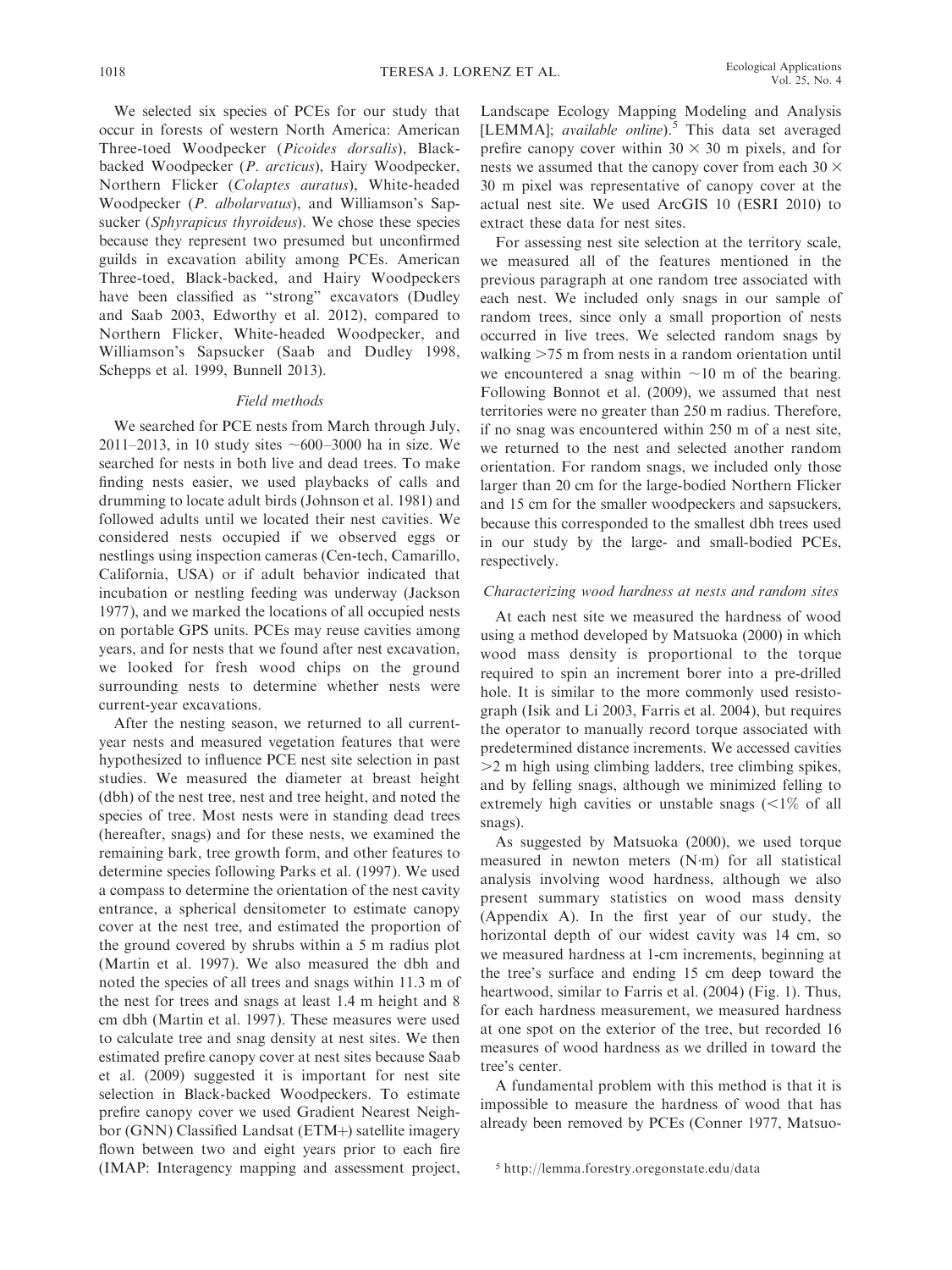

FIG. 1. Longitudinal section of an American Three-toed Woodpecker (Picoides dorsalis) nest showing the procedure we used to quantify wood hardness. First, we used a drill to create a 9-mm diameter hole above the nest cavity opening (top), and then recorded the torque (N-m) required to spin an increment borer into the pre-drilled hole (bottom) following Matsuoka (2000). The area marked A represents the nest sill, and the area marked B represents the nest cavity body in our study.

ka 2000). We therefore had to make several assumptions about how hardness of removed wood was best represented by hardness of remaining wood. Results from Matsuoka (2008) suggest that wood 5 cm above the nest cavity opening is similar to wood 10 cm below the cavity body. Furthermore, Matsuoka (2008) implied that this wood should be representative of the excavated wood since it is close in proximity to the nest. We therefore measured wood hardness within 5 cm of the top of the nest cavity entrance. For nests excavated directly under limbs, where the presence of a limb made it impossible to measure from the tree surface, we measured wood hardness within 10 cm of the lowest point of the nest cavity body.

Matsuoka (2008) also showed that hardness can vary across the width of nest sites, particularly between wood excavated for the nest entrance hole (hereafter "sill") and wood excavated for the main cavity chamber, or cavity body (hereafter ''body'') (Fig. 1). We therefore treated sill and body wood differently in all analyses. For woodpecker nests, we measured horizontal sill and body width using calipers, and then averaged hardness for all wood measured in the sill and body regions. Random sites, of course, lacked nests. Thus, for comparing nest wood with random wood, we assumed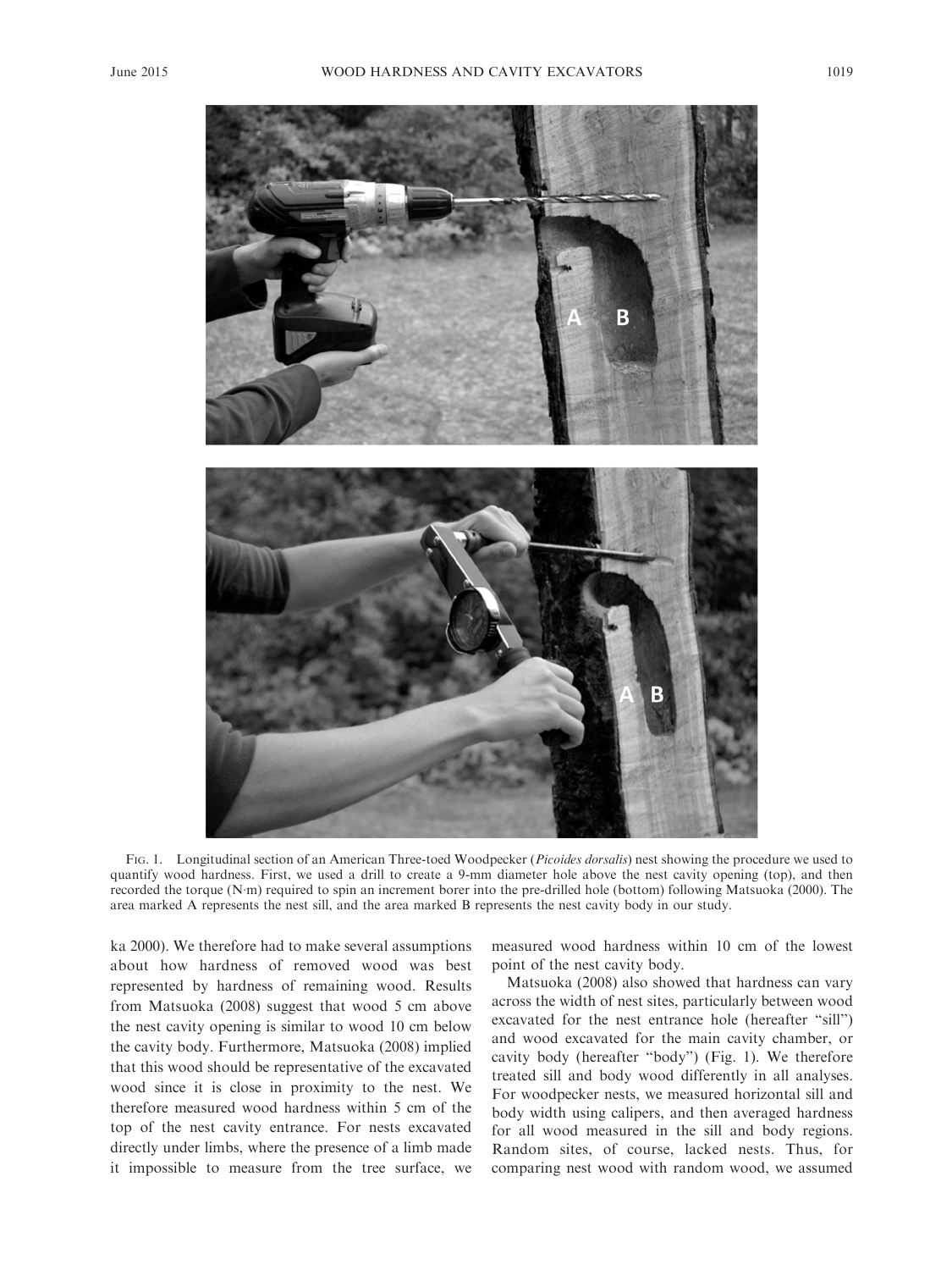that wood in the outer three centimeters of random sites was comparable to the sill wood at PCE nests, since the average sill width in our study was 3 cm. Similarly, we assumed that wood 3 to 13 cm deep was representative of body wood, since across all nests, the average horizontal width of the nest cavity body was 10 cm. For random sites, we measured wood hardness at a random height and orientation on each snag. For logistical reasons, we selected random heights no greater than 12 m, which was the maximum extent of our climbing ladder. Since the average height of nests in our study was much lower than this (mean  $=$  4.26 m; SD  $=$ 3.51 m), we assumed that this would not inordinately bias our results.

Pyle and Brown (1999) found that wood hardness varied across the bole of logs, and therefore it is possible that hardness varies across the bole of snags. If this is the case, a measurement taken at one location on random snags may not be representative of hardness throughout the bole. Therefore, at a subsample of 10% of random trees, we compared three measures of hardness within three strata of the tree's height: the upper third, the middle third, and the lower third of the bole. Within each of these strata, we measured hardness at one random height and orientation. Although we conducted this test in order to measure the extent of hardness variation within trees, it is likely that our sample scheme was not extensive enough to detect small or rare pockets of rot within the sampled trees. Therefore, whenever possible we restricted our inferences on wood availability to actual measurement points, rather than assuming that our samples described hardness in the entire bole of random trees.

## PCE nest site availability

To calculate the availability of suitable wood, we compared the range of hardness between nest and random sites. We limited this analysis to two focal species, Black-backed and White-headed Woodpeckers, because we did not have time to measure hardness intensively in nest territories for all six PCEs before snowfall limited access to field sites. We chose these two species because they represent both the strong and weak excavator guilds, but are also at-risk species that have been the focus of much research attention recently (Bonnot et al. 2009, Wightman et al. 2010, Hollenbeck et al. 2011, Nappi and Drapeau 2011). For this particular objective, we selected a subsample of 50% of all Black-backed and White-headed Woodpecker nest sites, returned to those nest sites in autumn, and measured the wood hardness at the six nearest unused snags to each nest tree. We then calculated the minimum and maximum hardness values from nest sites for the two species separately. Then, for each of the six nearest nonuse snags, we determined whether the range of hardness values in the sill and body region fell within the range of values for nest sites. If the nonuse site contained harder or softer wood than nests for that species, we

considered it unusable (or unsuitable or unavailable) for nesting. Otherwise, we considered the sample usable (or suitable or available). We then computed simple proportions of nonuse samples that fell within each of six categories: (1) sill too hard, body suitable; (2) sill suitable, body too hard; (3) sill too hard, body too hard; (4) sill too soft, body suitable; (5) sill too soft, body too hard; and (6) suitable for nesting (sill and body both suitable). We omitted categories for body wood that was too soft because we found no nests with softer body wood than random sites.

We computed these proportions for all snags together, and then by snag decay class based on the system by Bull et al. (1997). Assuming that hard wood is more common than soft wood, we expected that the strong excavator guild, represented by the Black-backed Woodpecker would be less limited; i.e., they would have a higher proportion of excavatable wood available in nest territories, compared to a weak excavator, the Whiteheaded Woodpecker.

### Nest site selection model development

We evaluated multi-scale nest site selection only for species with at least 30 nest locations. We used an information-theoretic approach (Burnham and Anderson 2002) to develop candidate models for each species based on hypotheses of nest site selection from past research. Thus, for territory-scale selection we first conducted a literature search to determine features that were hypothesized to influence PCE nest site selection and nest survival in past studies (Table 1; Appendix B). Some features implicated in past studies were highly correlated in our study because they essentially measured the same thing, but at slightly different scales. For example, Saab et al. (2009) and Forristal (2009) suggested that Black-backed Woodpeckers selected nest sites with high densities of snags  $>23$  cm dbh, whereas Bonnot et al. (2009) reported that they selected sites with high densities of snags  $>15$  cm dbh. For such factors, we selected one parameter to include in our models; generally the factor that was implicated in the largest number of studies. Some other potentially influential features were not present in our study areas. For example, Bonnot et al. (2009) found that Black-backed Woodpeckers selected nest patches with high densities of aspens, which we did not ever record among 821 sampled trees in Black-backed Woodpecker territories. Thus, after combining some factors and omitting others, we retained 11 parameters that we considered might influence territory-scale nest site selection in our study area. We then built candidate models for each species that considered the potential effects of these factors on nest predation, adult foraging opportunities, and ease of excavation (Table 1), and we limited our candidate set to 20 models for all species (Johnson and Omland 2004). Because the literature indicates that the different species respond differently to various habitat features, the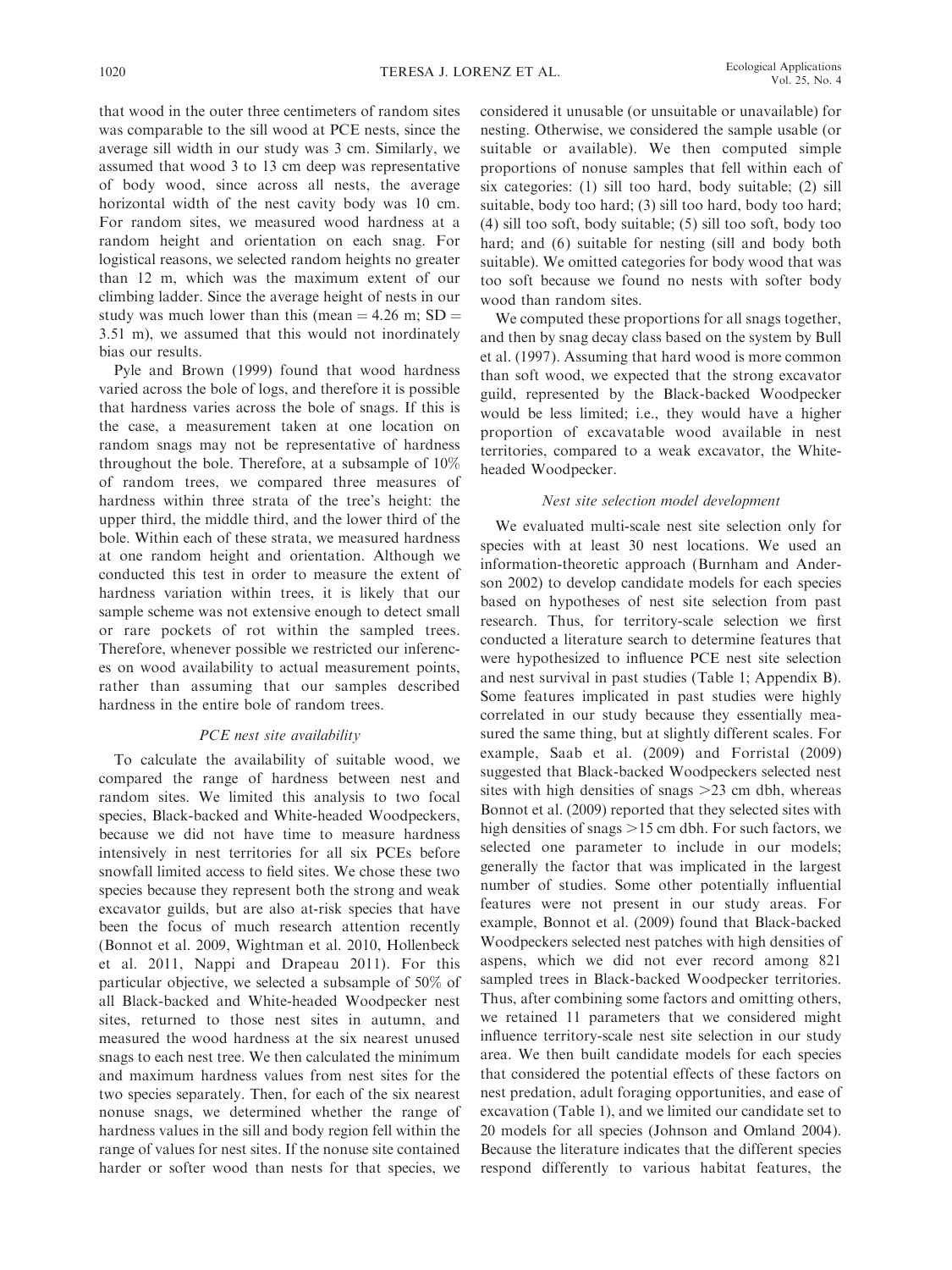TABLE 1. Description of model parameters used to examine nest site selection by four primary cavity excavators (PCEs) in central Washington, USA, 2011-2013.

| Possible variables                                 | Parameter BBWO HAWO NOFL WHWO |              |   |              |              | Hypothesized reason                                                                           | Source                                        |
|----------------------------------------------------|-------------------------------|--------------|---|--------------|--------------|-----------------------------------------------------------------------------------------------|-----------------------------------------------|
| Territory scale                                    |                               |              |   |              |              |                                                                                               |                                               |
| Nest tree dbh                                      | dbh                           | X            | X | X            | X            | protection from predation<br>and/or search image                                              | 3, 4, 8, 9, 10, 12, 13, 15,<br>17, 19, 20, 21 |
| Snag decay class<br>from Cline                     | cline                         | X            | X | X            | X            | protection from predation,<br>ease of excavation, and/<br>or search image                     | 3, 4, 9, 10, 13, 17, 19                       |
| Nest tree sill wood<br>hardness                    | sill                          | X            | X | X            | X            | protection from predation, 1, 5, 16, 20<br>thermoregulation, or<br>ease of excavation         |                                               |
| Nest tree body wood body<br>hardness               |                               | $\mathbf{X}$ | X | X            | X            | ease of excavation                                                                            | 2, 11                                         |
| Density of live trees<br>$>50$ cm dbh near<br>nest | dlive <sub>50</sub>           |              |   |              | $\mathbf{X}$ | preferred foraging habitat                                                                    | 8, 18                                         |
| Density of live trees<br>$>10$ cm dbh near<br>nest | $d$ live $10$                 | $\mathbf{X}$ | X | $\mathbf{X}$ |              | protection from predation 4, 22                                                               |                                               |
| Density of snags $>23$ dsnag<br>cm dbh near nest   |                               | X            | X | X            |              | preferred foraging habitat                                                                    | 4, 7, 13, 14, 15, 19, 22                      |
| Prefire canopy cover<br>Shrub cover around<br>nest | prefire<br>shrub              | X            |   |              | X            | preferred foraging habitat<br>protection from predation                                       | 15<br>22                                      |
| Percent slope at nest slope                        |                               |              |   |              | $\mathbf{X}$ | unknown (perhaps related 8, 18)<br>to travel ease and thus<br>predation)                      |                                               |
| Percent canopy cover canopy<br>at nest             |                               |              |   | X            | X            | protection from predation, 6, 18<br>thermoregulation, and/or<br>preferred foraging<br>habitat |                                               |
| Nest tree scale                                    |                               |              |   |              |              |                                                                                               |                                               |
| Nest cavity<br>orientation                         | orientation                   | X            | X | X            | X            | .                                                                                             |                                               |
| Nest cavity height                                 | height                        | $\mathbf{X}$ | X | X            | X            | .                                                                                             |                                               |
| Nest tree sill wood<br>hardness                    | sill                          | $\mathbf{X}$ | X | $\mathbf{X}$ | X            | .                                                                                             |                                               |
| Nest tree body wood body<br>hardness               |                               | X            | X | X            | X            | .                                                                                             |                                               |

Notes: An "x" indicates that the given parameter was included in models for that species. The PCE species are: BBWO, Blackbacked Woodpecker (Picoides arcticus); HAWO, Hairy Woodpecker (P. villosus); NOFL Northern Flicker (Colaptes auratus); and WHWO, White-headed Woodpecker (P. albolarvatus). The hypothesized reason for including a given parameter was sometimes based on our interpretation of study results; the sources used to create this table did not always provide a reason for the importance of the different parameters. An ellipsis indicates a lack of research on nest site selection; thus we included all possible parameters and did not attempt to provide a hypothesized reason. Sources are: 1, Conner 1977; 2, Miller and Miller 1980; 3, Raphael and White 1984; 4, Saab and Dudley 1998; 5, Schepps et al. 1999; 6, Wiebe 2001; 7, Saab et al. 2002; 8, Buchanan et al. 2003; 9, Spiering and Knight 2005; 10, Bagne et al. 2008; 11, Matsuoka 2008; 12, Vierling et al. 2008; 13, Bonnot et al. 2009; 14, Forristal 2009; 15, Saab et al. 2009; 16, Tozer et al. 2009; 17, Wightman et al. 2010; 18, Hollenbeck et al. 2011; 19, Nappi and Drapeau 2011; 20, Straus et al. 2011; 21, Cooke and Hannon 2012; and 22, Kozma and Kroll 2012. See Appendix B for sources used to create this table and Appendix C for the set of final models.

number of candidate models differed by species and ranged from 12 to 18 models.

For most species in this study, selection for a site on a tree had not been examined in past research studies. Thus, for the selection of a site on a nest tree, we included four covariates for all species: cavity orientation, cavity height, body wood hardness, and sill wood hardness. For this analysis, orientation was divided into four categories around the ordinal directions: north as 315–45 $^{\circ}$ , east as 46–115 $^{\circ}$ , south as 116–205 $^{\circ}$ , and west as 206–295°. Similar to territory-scale selection, we built models for each species that considered the effects of nest predation, ease of excavation, and also nest thermoregulation on nest site selection.

#### Tree external appearance and wood hardness

Snag decay classification systems are a common means of grouping snags into categories that are assumed to reflect the underlying wood hardness and associated decay. However, we could find no past woodpecker studies that tested whether snag decay classes provided accurate information on wood hardness in a tree's interior. Therefore, we noted the decay class for every tree and snag sampled in our study using three established classification systems that have been used in past studies with our focal species. For these systems, trees are classified into three (Bull et al. 1997; hereafter Bull), five (Cline et al. 1980; hereafter Cline), or nine classes (Thomas et al. 1979, hereafter Thomas) based on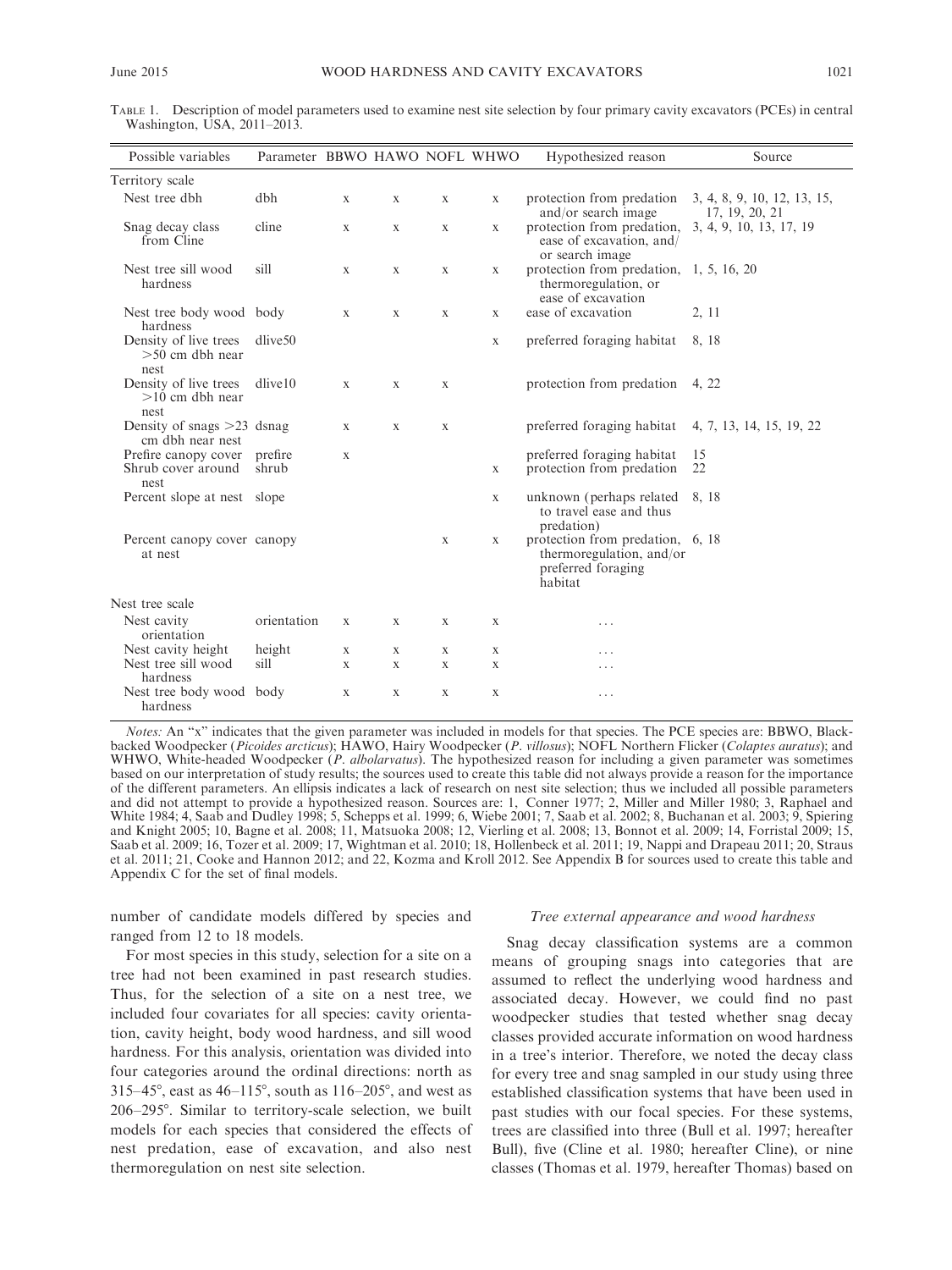TABLE 2. Description of snag decay classes by Thomas, Cline, and Bull used to categorize snags in central Washington, USA, 2011–2013.

| Class          | Description                                                                       |
|----------------|-----------------------------------------------------------------------------------|
| Thomas         |                                                                                   |
| 1              | Live tree with no defects                                                         |
|                | Live tree with defects                                                            |
| $\frac{2}{3}$  | Snag with limbs bark and top present                                              |
| $\overline{4}$ | Snag with top remaining, but some bark and limbs<br>absent                        |
| 5              | Snag with top remaining, some limbs absent, and<br>all bark absent                |
| 6              | Snag with some top missing, and all limbs and<br>bark absent                      |
| 7              | Snag with most of top missing, and all limbs and<br>bark absent                   |
| 8              | Stump-sized snag (no bark or limbs) with top lying<br>at base                     |
| 9              | Stump-sized snag (no bark or limbs) with top<br>disintegrated                     |
| Cline          |                                                                                   |
| 1              | Snag with top, branches, limbs, and bark 100%<br>intact                           |
| 2              | Snag with few limbs, no fine branches, broken top,<br>and variable bark sloughing |
| 3              | Snag with limb stubs only, broken top, and<br>variable bark sloughing             |
| $\overline{4}$ | Snag with few or no limb stubs, broken top, and<br>variable bark sloughing        |
| 5              | Snag with no limb stubs, broken top, and 20%<br>bark remaining                    |
| Bull           |                                                                                   |
| 1              | Snag retaining 100% of its bark, branches, and top                                |
| $\overline{2}$ | Snag that has lost some bark, branches, and often<br>a portion of the top         |
| 3              | Snag missing bark, most of the branches, and has a<br>broken top                  |

Note: Data sources for each system are: Bull (Bull et al. 1997), Cline (Cline et al. 1980), and Thomas (Thomas et al. 1979).

whether they are alive or dead, the amount of bark remaining, condition of the top (intact or broken), and condition of the limbs (limbs or branches intact or broken), and higher numbers are supposed to indicate more advanced stages of decay (Table 2). We then tested whether wood hardness varied by decay class.

As noted by others (e.g., Larjavaara and Muller-Landau 2010), snag decay classes are inherently subjective; many trees are difficult to place into categories because they do not lose their bark, top, or limbs following the progression described by the various decay classes. Therefore, for each tree we also noted the approximate percentage of each of these features remaining. We then counted the number of old woodpecker cavities and starts, estimated the proportion of the tree surface that was blackened from fire, and noted the presence of fungal conks and woodpecker foraging evidence, using Farris et al. (2004) as a guide. We then related wood hardness at these trees with their external characteristics to determine if any external features were reliable predictors of internal wood hardness.

### Statistical analysis

We used two-way repeated-measures ANOVA to compare hardness between the nest sill and body, and between nests of different species and random samples, where sill and body wood were treated as repeated, or within-subjects factors, and species was treated as a between-subjects factor. For this analysis we combined all random samples into a separate group to compare with samples from the nests of the different PCE species. Thus, our between-subjects factor had seven levels, one for nests of each of the six species of PCE and one for random samples. We used one-way repeated-measures ANOVA to test for differences in wood hardness at different heights within random trees, and simple, oneway ANOVA to compare wood hardness for trees within different snag decay classes. Whenever appropriate, data were assessed for normality. When overall F statistics indicated a significant difference among means, we used post hoc multiple comparison Tukey-Kramer tests.

We used multiple regression to determine whether any external features of random snags were reliable predictors of wood hardness. Variables considered as possible predictors were the percentage of bark, branches, needles, limbs, and top remaining on the snag, percentage of bark that was blackened from fire, and the presence of fungal conks, woodpecker foraging evidence, and old cavities or cavity starts. We looked for correlations among explanatory variables beforehand, and found that branches, needles, and limbs were correlated. Consequently, we omitted limbs and needles from our final model. We assessed model fit using  $R^2$ and looked for violations of model assumptions using standard residual tests and diagnostic plots.

To compare different models of nest site selection by PCEs, we used conditional logistic regression models with matched-pairs case–control sampling, and where the ''cases'' were nest sites and the ''controls'' were random sites (Keating and Cherry 2004). Prior to building our models we assessed possible correlations between all pairwise combinations of covariates and omitted covariates if their coefficient  $> 0.5$ . We used Akaike's Information Criterion corrected for small sample sizes  $(AIC<sub>c</sub>)$  to assess the amount of support for the different models. Based on Akaike weights, we considered models in the 90% confidence set of candidate models as the best approximating models given the data. For each variable in the 90% confidence set we computed model averaged parameter estimates, their standard errors, and 95% confidence intervals  $(\pm 1.96 \text{ SE})$ , following Mazerolle (2006) and Symonds and Moussalli (2011). When confidence intervals did not include 0, we concluded that the associated parameter had an effect on nest site selection. To assess the importance of variables, we computed a relative importance value by summing the Akaike weights  $(w_i)$ for all models containing each variable, and for variables with equal representation across models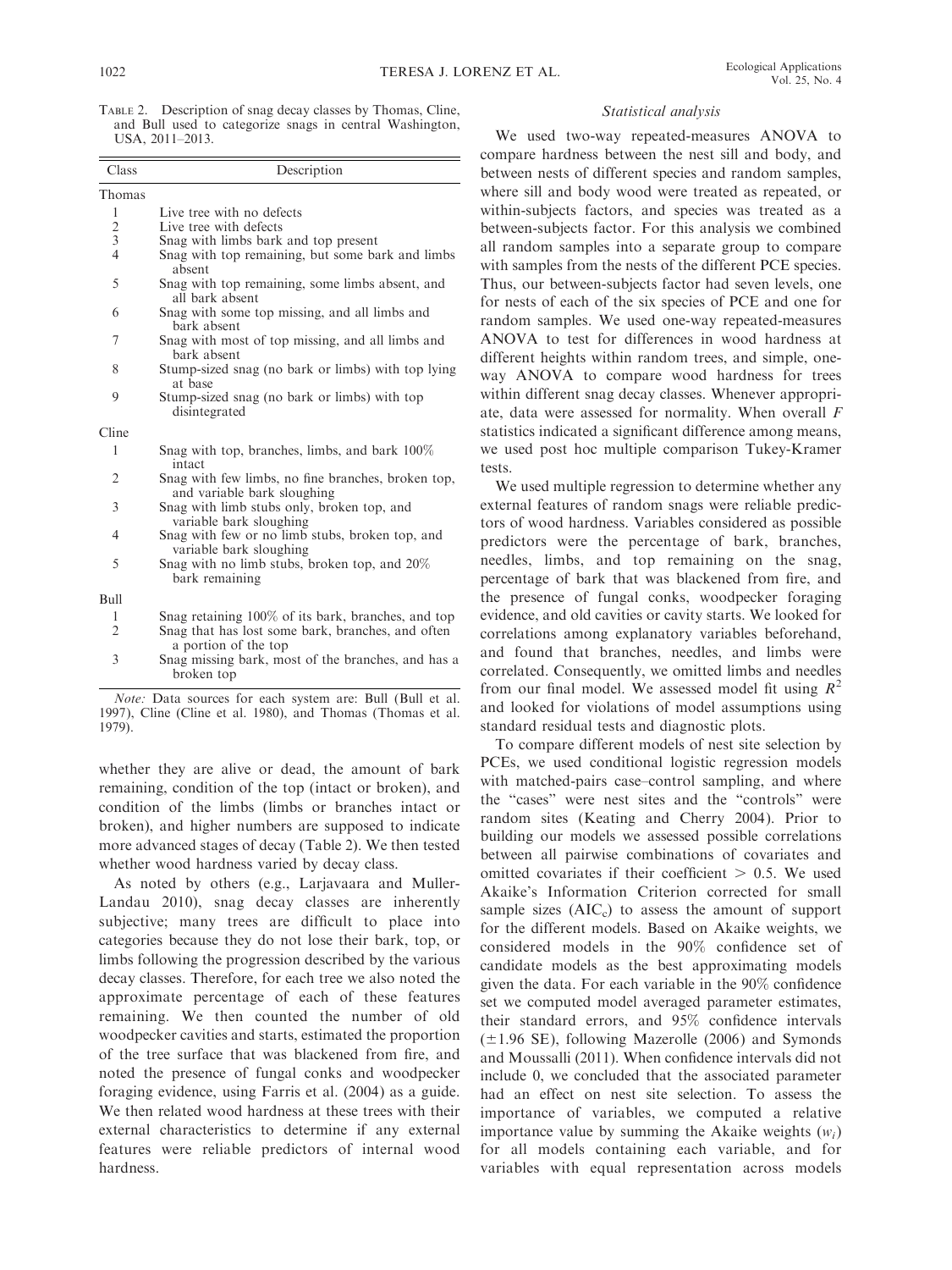|  | ×<br>٧ |  | ×<br>۰. |
|--|--------|--|---------|
|--|--------|--|---------|

TABLE 3. Mean and range of sill and body wood hardness at nests for six species of woodpecker compared to random trees in central Washington, USA, 2011–2013.

|                                                                                                                                                        |                                 | Sill hardness $(N \cdot m)$                                                                          |                                                                                            | Cavity body hardness (N·m)                                                                                     |                                                                                        |
|--------------------------------------------------------------------------------------------------------------------------------------------------------|---------------------------------|------------------------------------------------------------------------------------------------------|--------------------------------------------------------------------------------------------|----------------------------------------------------------------------------------------------------------------|----------------------------------------------------------------------------------------|
| <b>Species</b>                                                                                                                                         | $\boldsymbol{n}$                | Mean                                                                                                 | Range                                                                                      | Mean                                                                                                           | Range                                                                                  |
| American Three-toed Woodpecker<br>Black-backed Woodpecker<br>Hairy Woodpecker<br>Northern Flicker<br>White-headed Woodpecker<br>Williamson's Sapsucker | 9<br>39<br>60<br>55<br>75<br>21 | 5.7 <sup>cd</sup><br>$5.2^\circ$<br>$3.8^{ab}$<br>2.5 <sup>a</sup><br>2.8 <sup>a</sup><br>$4.2^{bc}$ | $0.6 - 13.8$<br>$0.0 - 11.9$<br>$0.0 - 9.8$<br>$0.0 - 9.6$<br>$0.0 - 14.5$<br>$0.1 - 16.6$ | $2.5^{\rm a}$<br>1.7 <sup>a</sup><br>1.8 <sup>a</sup><br>$1.1^{\rm a}$<br>1.7 <sup>a</sup><br>1.6 <sup>a</sup> | $0.6 - 6.6$<br>$0.0 - 6.2$<br>$0.0 - 5.0$<br>$0.0 - 4.7$<br>$0.0 - 5.1$<br>$0.3 - 4.9$ |
| Random trees                                                                                                                                           | 259                             | 6.6 <sup>d</sup>                                                                                     | $0.0 - 26.1$                                                                               | $9.0^{b}$                                                                                                      | $0.0 - 27.6$                                                                           |

Notes: The PCE species are: American Three-toed Woodpecker (Picoides dorsalis), Black-backed Woodpecker (P. arcticus), Hairy Woodpecker (P. villosus), Northern Flicker (Colaptes auratus), White-headed Woodpecker (P. albolarvatus), and Williamson's Sapsucker (Sphyrapicus thyroideus). Superscript letters indicate results of post hoc multiple comparison tests, and means with the same letter do not differ.

(Burnham and Anderson 2002). For variables that showed quasi-complete separation, we computed parameter estimates using Firth's penalized maximum likelihood method (Firth 1993) following recommendations by Allison (2008).

Goodness-of-fit tests for conditional logistic regression in case–control studies have not been well developed, except for very special cases (Hosmer and Lemeshow 1985, Arbogast and Lin 2004), and the lack of predicted probabilities preclude the use of tools like prediction error and cross-validation. For all models in our 90% confidence set we therefore provided likelihood-based pseudo  $R^2$  measures based on McFadden's proposed measures of goodness of fit (McFadden 1973), with the caveat that these do not necessarily have the same properties as  $R^2$  values in linear regression with least squares estimation, but they are roughly analogous. We computed McFadden's adjusted pseudo  $R^2$ , which penalizes models for including too many predictors, and we considered values close to 1 as indicative of adequate model predictive power.

We used SAS version 9.3 statistical software (SAS Institute 2011) for all statistical analyses, and we considered statistical results significant at  $\alpha = 0.05$ .

### **RESULTS**

### General characteristics of nest and random sites

We found 259 PCE nests across a range of forest types and substrates. Most were in dead ponderosa pines (53%) or Douglas-firs (24%). Seven nests (3%) occurred in live trees, including live trembling aspen (Populus tremuloides), ponderosa pine, and Douglas-fir. One nest was excavated into the cedar siding of a cabin, two were in cut stumps, and one was in a fallen log on the ground. The remaining 19% of nests were in snags representing seven other tree species: grand fir, subalpine fir, trembling aspen, western red cedar (Thuja plicata), western larch, lodgepole pine (*Pinus contorta*), and Engelmann spruce (Picea engelmannii). Average cavity height was 4.26 m (range  $0.00-23.68$  m) and average nest tree dbh was 41.90 cm (range 15.67–104.49 cm). The smallest nest tree in our sample was used by a Whiteheaded Woodpecker (dbh  $= 15.67$  cm) and the largest by a Hairy Woodpecker (dbh  $= 104.49$  cm). For comparison, average height of random sample locations was 4.12 m (range 0.76–16.74 m), and average dbh of random trees was 38.40 cm (range 15.49–108.20 cm).

# Characteristics of wood hardness at nests and random sites

Mean wood hardness differed between the nest sill and body regions  $(F_{1, 517} = 65.66, P < 0.0001)$ , and between nests and random sites  $(F_{1, 517} = 106.15, P <$ 0.0001). For all PCE nests, wood in the sill region was harder than wood in the body region, but for random sites wood in the body region was harder (Table 3). This resulted in a different hardness profile between nests and random sites where nests showed a distinctive drop in wood hardness in the tree interior, but samples from random snags increased in hardness from the bark surface until  $\sim$ 9 cm deep, at which point hardness leveled off (Fig. 2). Nest sites also increased in hardness beginning approximately 10 cm deep (Fig. 1), and overall woodpeckers appeared to align the nest cavity body with the patch of softest wood at each site.

For wood in the body region, we found no differences in hardness by species, although random samples had significantly harder body wood than nests for all species (Table 3). For wood in the sill region, on average, American Three-toed Woodpecker nests had the hardest sills among all species, and Northern Flicker had the softest sills. However, we observed considerable overlap in minimum and maximum sill hardness among species. For example, on average, Williamson's Sapsucker and White-headed Woodpecker had sills of intermediate hardness, but they also had the hardest recorded sills of any species (16.61 and 14.46 N-m, respectively; Table 3).

For assessing variation in hardness within trees, we randomly selected a subsample of 23 random trees  $(\sim10\%)$  from our larger sample of all random trees. For logistical reasons, we restricted this subsampling to snags within 200 m of roads. For this subsample, wood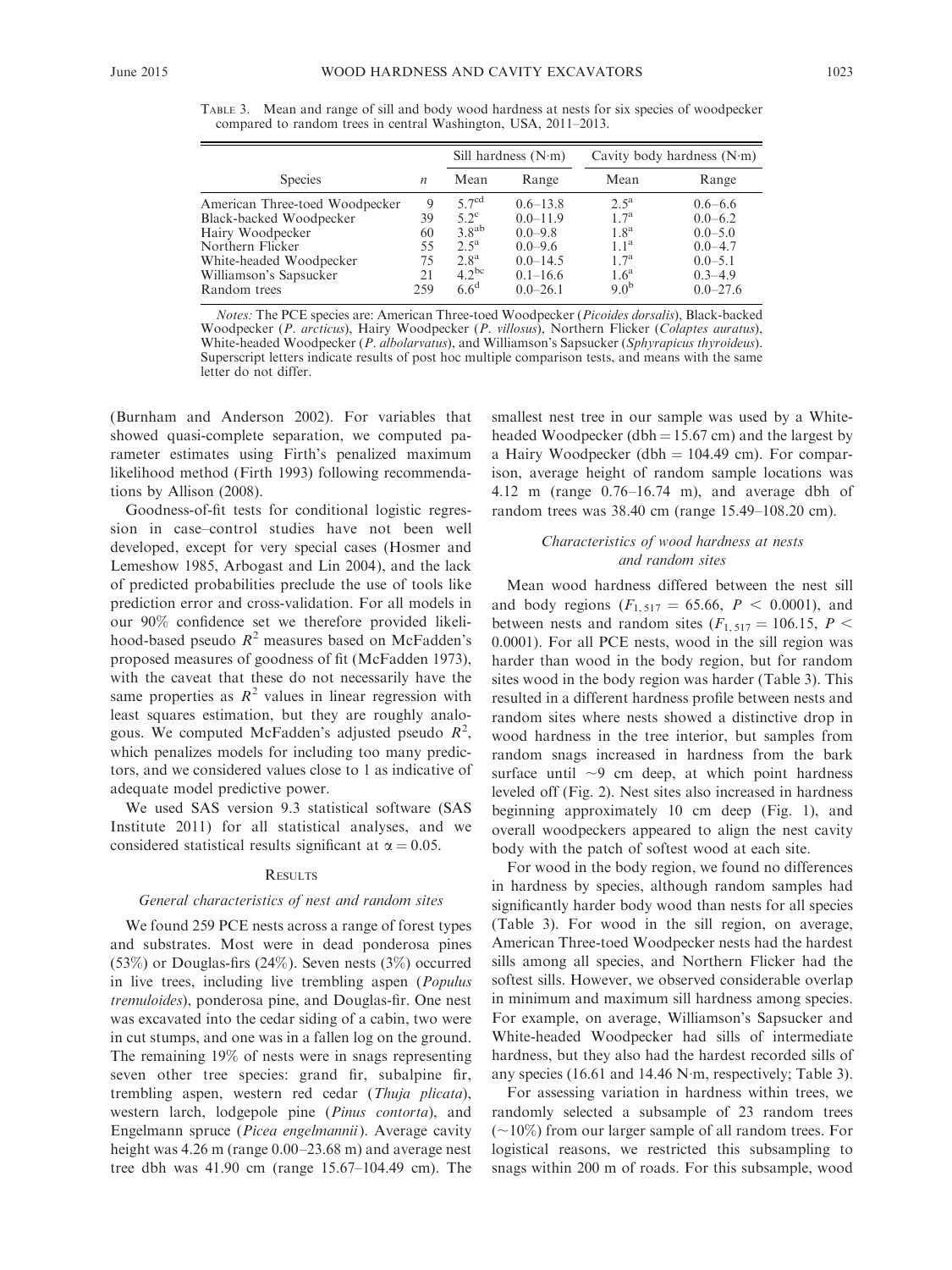

FIG. 2. Mean hardness at nests for six species of woodpecker compared to random sites in central Washington, USA, from 2011 to 2013. See Table 3 notes for full species names.

hardness did not differ within random trees by height  $(F_{2,43} = 0.09, P = 0.9168).$ 

# PCE nest site availability

Among 360 nonuse snags measured in White-headed and Black-backed Woodpecker territories, we classified 86% and 96% as unsuitable for nesting by these species, respectively (Fig. 3). For both species, the majority of nonuse snags (63% and 78%) were deemed unsuitable because interior wood was too hard to be excavated for a nest cavity body, even though the exterior wood was suitable for nesting.

When considering snag suitability based on decay classification systems, the decay class that provided the



Nonuse snags deemed suitable for nesting (%)

FIG. 3. Percentage of 360 nonuse snags in Black-backed Woodpecker (BBWO) and White-headed Woodpecker (WHWO) nesting territories that were deemed suitable for nesting based on wood hardness in central Washington, USA, 2011–2013. We considered all snags together, and then the percentages in each of three decay classes of Bull et al. (1997). See Table 2 for descriptions of the decay classes.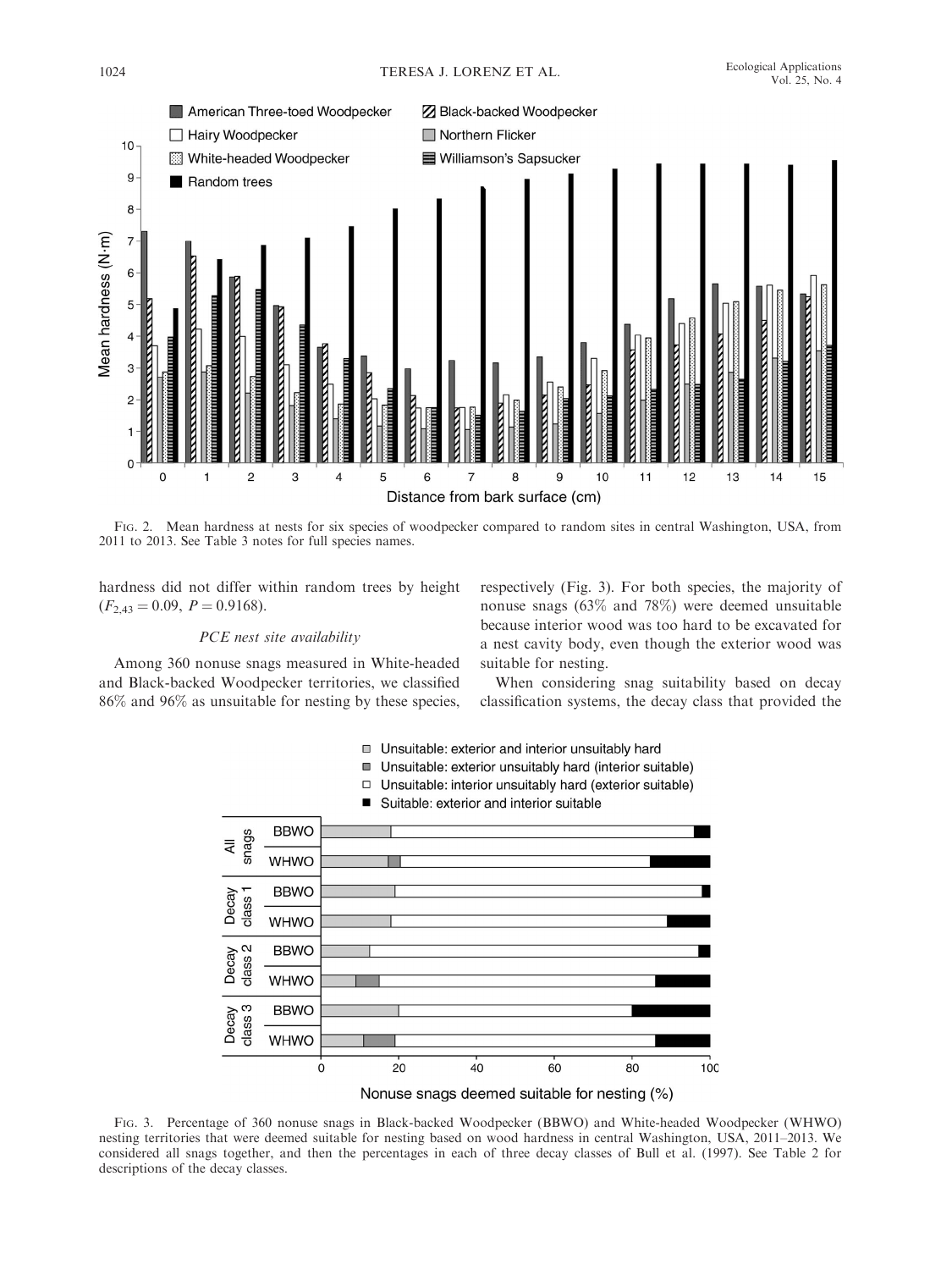| Species and model            | $\boldsymbol{k}$ | $AIC_c$ | $\Delta_i$ | $W_i$ | Pseudo $R^2$ |
|------------------------------|------------------|---------|------------|-------|--------------|
| Territory scale              |                  |         |            |       |              |
| Black-backed Woodpecker      |                  |         |            |       |              |
| Body                         |                  | 2.333   | 0.000      | 0.665 | 0.926        |
| Sill body                    | $\frac{2}{3}$    | 4.686   | 2.352      | 0.205 | 0.889        |
| Sill body dsnag              | $\overline{4}$   | 7.176   | 4.843      | 0.059 | 0.852        |
| Hairy Woodpecker             |                  |         |            |       |              |
| Body                         |                  | 2.211   | 0.000      | 0.647 | 0.951        |
| Sill body                    | $\frac{2}{3}$    | 4.429   | 2.218      | 0.213 | 0.928        |
| Sill body dsnag              | $\overline{4}$   | 6.727   | 4.517      | 0.068 | 0.904        |
| Northern Flicker             |                  |         |            |       |              |
| Body                         |                  | 2.231   | 0.000      | 0.584 | 0.947        |
| Sill body                    | $\frac{2}{3}$    | 4.471   | 2.240      | 0.191 | 0.921        |
| Cline sill body              | $\overline{4}$   | 4.800   | 2.569      | 0.162 | 0.895        |
| White-headed Woodpecker      |                  |         |            |       |              |
| Sill body                    | 3                | 4.338   | 0.000      | 0.891 | 0.940        |
| Body                         | $\overline{2}$   | 8.865   | 4.527      | 0.093 | 0.894        |
| Nest tree scale              |                  |         |            |       |              |
| Black-backed Woodpecker      |                  |         |            |       |              |
| Body                         |                  | 7.120   | 0.000      | 0.749 | 0.837        |
| Sill body                    | $\frac{2}{3}$    | 9.310   | 2.189      | 0.251 | 0.803        |
| Hairy Woodpecker             |                  |         |            |       |              |
| Body orientation             | 3                | 4.429   | 0.000      | 0.894 | 0.928        |
| Body                         | $\overline{c}$   | 9.805   | 5.376      | 0.061 | 0.861        |
| Northern Flicker             |                  |         |            |       |              |
| Height sill body orientation |                  | 33.156  | 0.000      | 0.472 | 0.607        |
| Body                         | $\frac{5}{2}$    | 33.730  | 0.573      | 0.354 | 0.534        |
| Sill body                    |                  | 35.959  | 2.802      | 0.116 | 0.508        |
| White-headed Woodpecker      |                  |         |            |       |              |
| Sill body                    | $\mathfrak z$    | 25.364  | 0.000      | 0.533 | 0.729        |
| Body                         | $\overline{2}$   | 25.805  | 0.441      | 0.427 | 0.723        |

TABLE 4. Support for models in 90% confidence set explaining multi-scale nest site selection by four species of PCE in central Washington, USA, 2011–2013.

Note: Variables used in the models are defined in Table 1, and full set of models is listed in Appendix C.

highest proportion of suitable wood was decay class 3 of Bull's system, in which 14–20% of sites were suitable for White-headed and Black-backed Woodpeckers, respectively (Fig. 3). However, when considering average wood hardness for used vs. unused snags, wood from decay class 3 was 4.6 times harder than wood from Black-backed and White-headed Woodpecker nest sites. Additionally, the majority of snags were too hard to be used for nesting by either species based on interior wood hardness and regardless of snag decay class. Decay class 1 of Bull performed especially poorly for Black-backed Woodpecker: 2% of snags in this class were usable, and, on average, wood from snags in this decay class was five times harder than wood at Black-backed Woodpecker nest sites.

# Nest site selection

We found at least 30 nest sites for four species: Blackbacked Woodpecker, Hairy Woodpecker, Northern Flicker, and White-headed Woodpecker. For territoryscale selection, the best fitting model describing nest site selection included only body wood hardness for all species except White-headed Woodpecker, which also included sill wood hardness in the top model (Table 4). For nest tree selection, the top model included body wood hardness for all species (Table 4). For all species and at both spatial scales, the importance value for body wood hardness was 0.99, and body wood hardness was the only statistically significant parameter estimate in all models (Table 5). McFadden's pseudo  $R^2$  ranged between 0.926 and 0.951 for models explaining nest site selection, and 0.607 and 0.928 for nest tree selection (Table 5), suggesting adequate predictive power for all models.

### Tree external appearances and wood hardness

We classified 559 random snags into decay classes based on the systems of Bull, Cline, and Thomas. We had small sample sizes of snags in decay classes 1, 2, 8, and 9 (live trees and stumps) of the system used by Thomas, and therefore only compared decay classes 3–7 for this classification system. Hardness of wood sampled from snags differed among classes for Bull ( $F_{2,556}$  = 10.93,  $P < 0.0001$ ) and Cline ( $F_{4, 554} = 6.76, P < 0.0001$ ), but not for Thomas, where we found an overall significant F test ( $F_{4, 554} = 5.72$ ,  $P = 0.0002$ ), but no significant pairwise comparisons (Fig. 4). For Bull's system, average wood hardness decreased predictably by decay class. However, for Cline, wood hardness did not decrease predictably among decay classes, and snags in decay class 4 were harder than those in decay class 3. Overall, there was much overlap in hardness within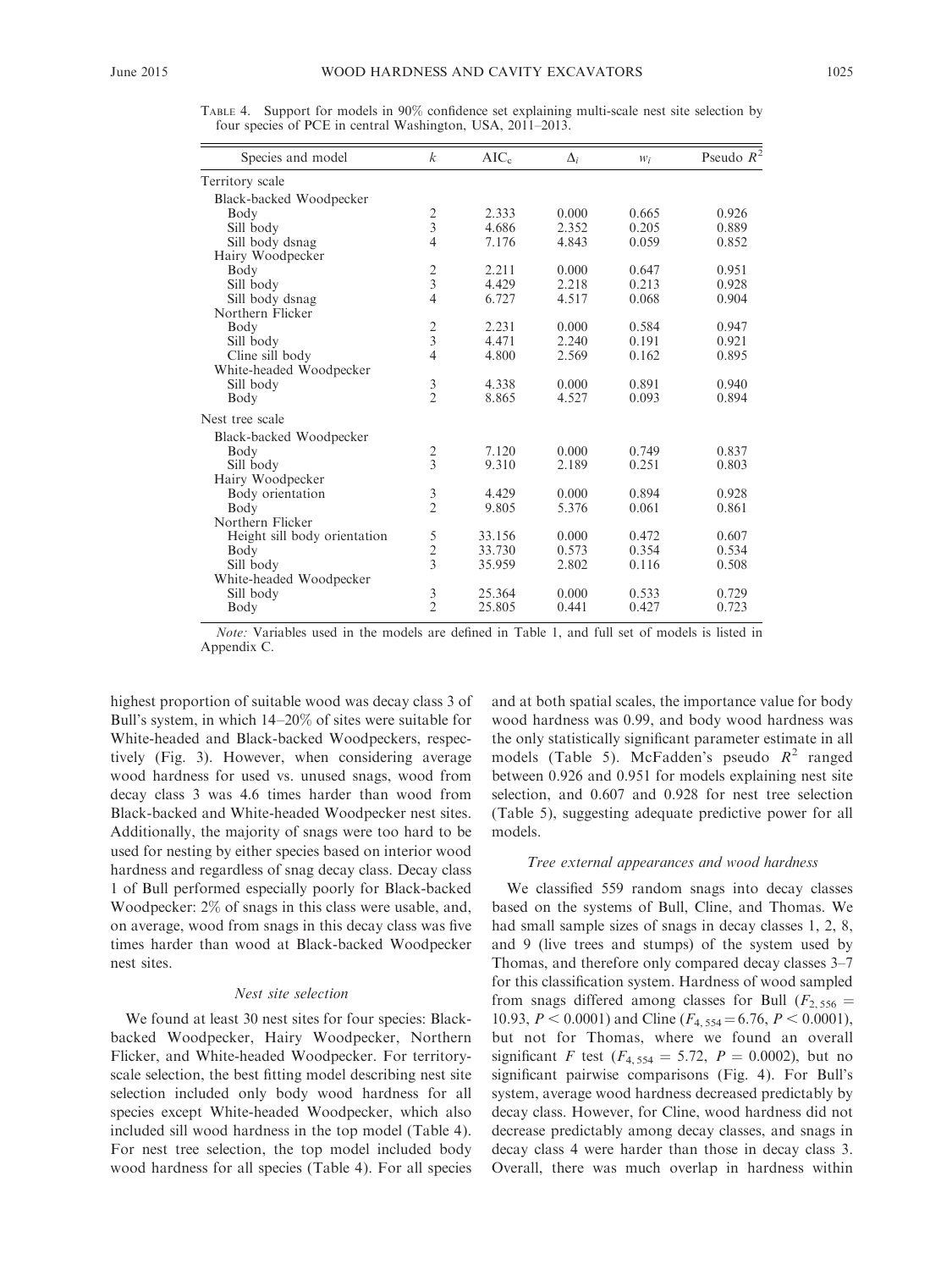TABLE 5. Model averaged parameter estimates, unconditional standard errors, 95% confidence intervals, and importance values explaining multi-scale nest site selection by four species of PCE in central Washington, USA, 2011–2013.

| Species and parameter   | Estimate | <b>SE</b> | Upper CI | Lower CI | Importance |
|-------------------------|----------|-----------|----------|----------|------------|
| Territory scale         |          |           |          |          |            |
| Black-backed Woodpecker |          |           |          |          |            |
| Body                    | $-0.412$ | 0.089     | $-0.237$ | $-0.587$ | 0.99       |
| Sill                    | $-0.045$ | 0.055     | 0.153    | $-0.063$ | 0.27       |
| Dsnag                   | 0.001    | 0.001     | 0.001    | $-0.001$ | 0.19       |
| Hairy Woodpecker        |          |           |          |          |            |
| Body                    | $-0.377$ | 0.072     | $-0.237$ | $-0.518$ | 0.99       |
| Sill                    | $-0.015$ | 0.031     | 0.075    | $-0.044$ | 0.29       |
| Dsnag                   | 0.001    | 0.001     | 0.002    | $-0.001$ | 0.14       |
| Northern Flicker        |          |           |          |          |            |
| Body                    | $-0.399$ | 0.082     | $-0.237$ | $-0.560$ | 0.99       |
| Sill                    | $-0.002$ | 0.061     | 0.122    | $-0.119$ | 0.42       |
| Cline 1                 | $-0.037$ | 0.139     | 0.235    | $-0.310$ | 0.17       |
| Cline 2                 | 0.020    | 0.180     | 0.315    | $-0.390$ | 0.17       |
| Cline 3                 | $-0.038$ | 0.147     | 0.307    | $-0.268$ | 0.17       |
| Cline 4                 | 0.048    | 0.127     | 0.297    | $-0.202$ | 0.17       |
| White-headed Woodpecker |          |           |          |          |            |
| Body                    | $-0.365$ | 0.060     | $-0.247$ | $-0.483$ | 0.99       |
| Sill                    | $-0.026$ | 0.099     | 0.167    | $-0.219$ | 0.90       |
| Nest tree scale         |          |           |          |          |            |
| Black-backed Woodpecker |          |           |          |          |            |
| Body                    | $-0.627$ | 0.143     | 0.908    | 0.347    | 0.99       |
| Sill                    | $-0.001$ | 0.044     | 0.086    | $-0.086$ | 0.25       |
| Hairy Woodpecker        |          |           |          |          |            |
| Body                    | $-0.502$ | 0.092     | 0.683    | 0.321    | 0.99       |
| Sill                    | $-0.004$ | 0.007     | 0.011    | $-0.018$ | 0.04       |
| Northern Flicker        |          |           |          |          |            |
| Body                    | $-0.592$ | 0.155     | 0.895    | 0.288    | 0.99       |
| Sill                    | $-0.044$ | 0.092     | 0.225    | $-0.137$ | 0.59       |
| Height                  | $-0.134$ | 0.092     | 0.046    | $-0.313$ | 0.47       |
| Orientation east        | 0.258    | 0.293     | 0.833    | $-0.317$ | 0.53       |
| Orientation north       | $-0.325$ | 0.392     | 0.444    | $-1.095$ | 0.53       |
| Orientation south       | 0.353    | 0.360     | 1.059    | $-0.353$ | 0.53       |
| White-headed Woodpecker |          |           |          |          |            |
| Body                    | $-0.537$ | 0.104     | 0.740    | 0.333    | 0.99       |
| Sill                    | $-0.098$ | 0.087     | 0.072    | $-0.268$ | 0.55       |

decay classes. For example, the softest and hardest samples were both from snags in decay class 3 of Bull's system.

We found that the external characteristics of snags were poorly correlated with wood hardness at sample locations ( $R^2 = 0.074$ ). The only significant predictor of wood hardness for random sites was the presence of old woodpecker nest cavities and starts ( $\beta = -1.31$ ,  $P =$ 0.0032), and for each cavity or start observed on a tree, mean wood hardness decreased by 1.3 N-m (Table 6). Woodpecker foraging evidence and the proportion of blackened bark, intact bark, intact top, and intact branches on a snag were not associated with variation in wood hardness (Table 6). Residuals plots and the Durbin-Watson test  $(d = 1.97)$  suggested that the model assumptions were not violated. We intended to consider whether the presence of fungal conks was associated with variation in wood hardness, but we found too few snags with conks (3.9%) to include them in our analysis. All of these conks (100%) were fruiting bodies of pouch fungus (Cryptoporus volvatus), and they occurred only on blackened and burned conifer snags.

#### **DISCUSSION**

### Characteristics of nest wood and differences among species

All six species of PCE in our study occupied nests that had a distinctive wood hardness profile in which the nest cavity body was aligned with a patch of interior soft wood. This is similar to qualitative descriptions of wood at woodpecker nests by Conner et al. (1976) and Miller and Miller (1980), and more recent quantitative measures by Matsuoka (2008) for the Eurasian Greater Spotted Woodpecker (Dendrocopos major). Our study confirms that soft interior wood is important for many North American PCEs, since we observed this pattern at nest sites for all six species of PCE in our study.

There are several possible reasons for this distinctive profile of wood hardness. A few studies have suggested that woodpeckers do not select soft wood, but rather create soft wood by foraging or drilling starts, introducing fungi on their bills (Farris et al. 2004), and then returning to these locations to nest in later years. But most research indicates that woodpeckers instead locate and select soft spots that were independently created by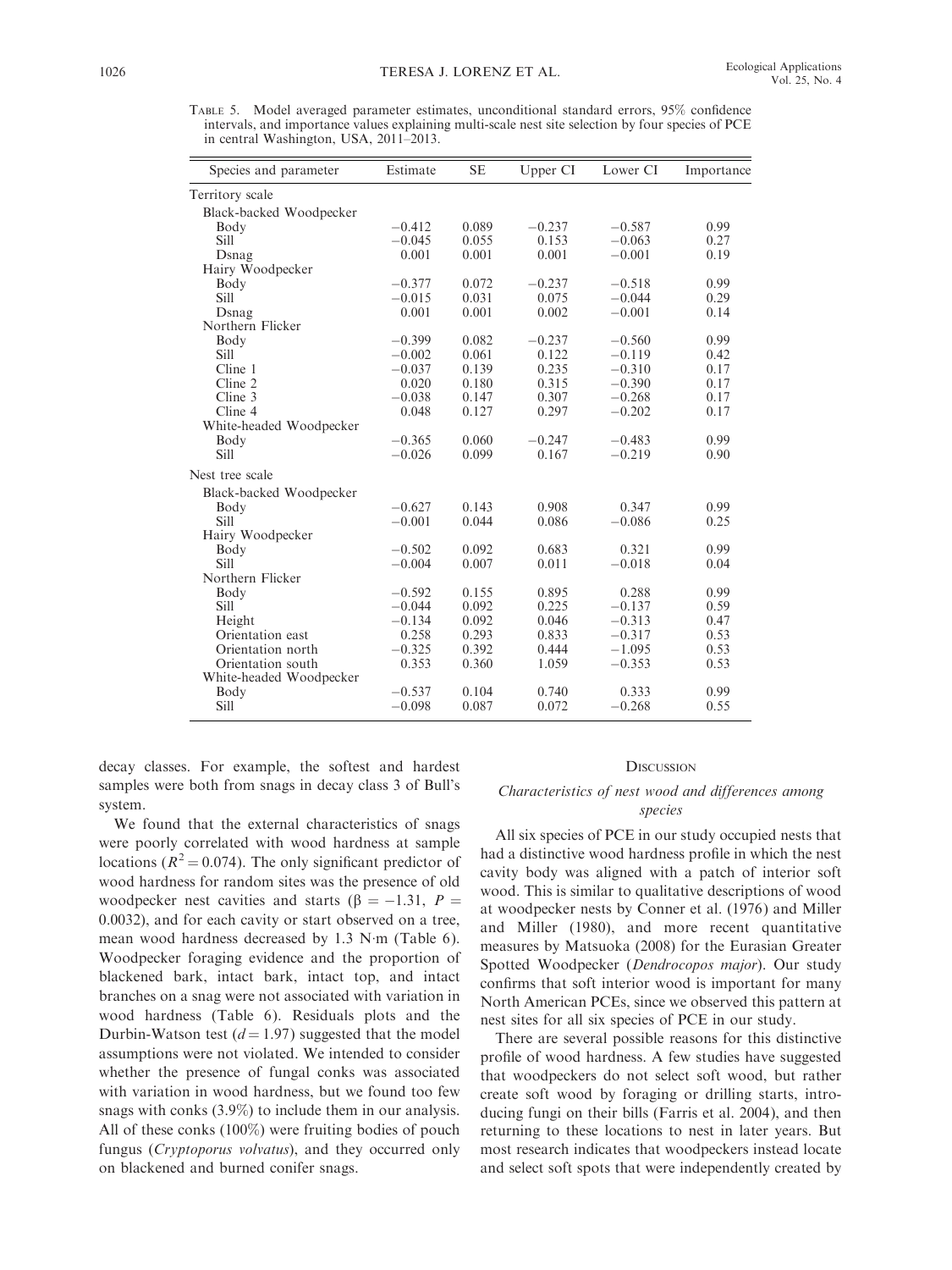wood decay fungi (Kilham 1983, Jackson and Jackson 2004, Losin et al. 2006). Our results support this. First, woodpecker foraging evidence was not associated with softened wood on random snags. Second, many woodpeckers were attracted to recent burns  $\leq 1$  year postfire) for nesting, which almost certainly lacked appreciable numbers of preburn excavations. Third, some snags in our study were monitored as part of a concurrent study on woodpecker space use, and for these snags we knew the locations of past starts and observed woodpeckers creating cavities from start to finish within a single breeding season. Losin et al. (2006) pointed out that even if woodpeckers carry fungi on their bill tips (Farris et al. 2004), cavity starts are an unlikely medium for fungal growth because they are exposed to drying effects of wind and sun. Also, early studies noted the tapping behavior of woodpeckers in spring near future excavations (Kilham 1983, Wilkins and Ritchison 1999), indicating that PCEs search for and detect subtle changes in wood resonance while pecking or climbing trees (Conner et al. 1976). Given the rarity of soft wood in our study and the absence of obvious visual cues associated with soft wood, our findings support these suppositions that PCEs find soft spots as they visit trees and snags, and they possess sensory abilities lacking in humans that enable them to perceive changes in wood density within a tree's interior.

Assuming that PCEs find, rather than create soft spots, Kilham (1968, 1971) suggested that PCEs prefer sites with soft interior wood for excavation ease, but which also had hard exteriors to protect future nest contents from predators. It is also possible that PCEs select sites based on future cavity microclimate. Wood hardness may directly or indirectly (by constraining sill or body thickness, or cavity orientation; Losin et al. 2006) affect microclimate of nests, which in turn may affect clutch size under some environmental conditions (Wiebe 2001). PCEs may also simply prefer wood with the maximum hardness they are capable of excavating. However, they are likely capable of leveraging more power when they are positioned vertically on the outside of the tree rather than when head and body movements are confined and horizontal inside of a cavity start (Miller and Miller 1980). This might force them to select trees with soft interiors. Alternatively, they may instead prefer the softest, easiest sites available and trees with soft interiors often have hard exteriors.

After measuring large numbers of random sites, our findings indicate that ease of excavation is a major factor driving nest wood hardness and site selection. We observed a consistent preference for sites with soft interiors, despite their rarity on the landscape. Additionally, not all nests followed the pattern of hard exterior/soft interior. Some nests had soft exteriors and interiors, although no nests followed the reverse pattern (soft exterior and hard interior). The notion that PCEs select sites that are easy to excavate is supported by Losin et al. (2006), who reported that Red-naped



FIG. 4. Variation in wood hardness by snag decay class for 559 random snags in central Washington, USA, 2011–2103, classified by the decay class systems of Bull (top), Cline (center), and Thomas (bottom). See Table 2 for descriptions of the decay classes. Dashed and dotted lines on plots indicate mean body and sill wood hardness at nests, respectively. Letters show the results of post hoc multiple comparison tests, and means with the same letter do not differ.

Sapsuckers (Syphrapicus nuchalis) preferred nest sites with thin sapwood and that would be easier to excavate. However, within the range of wood hardness that they are physically capable of excavating, PCEs probably also face trade-offs when selecting nest sites, because sites that are easy to excavate could be riskier in terms of nest predation (Kilham 1983, Tozer et al. 2009) and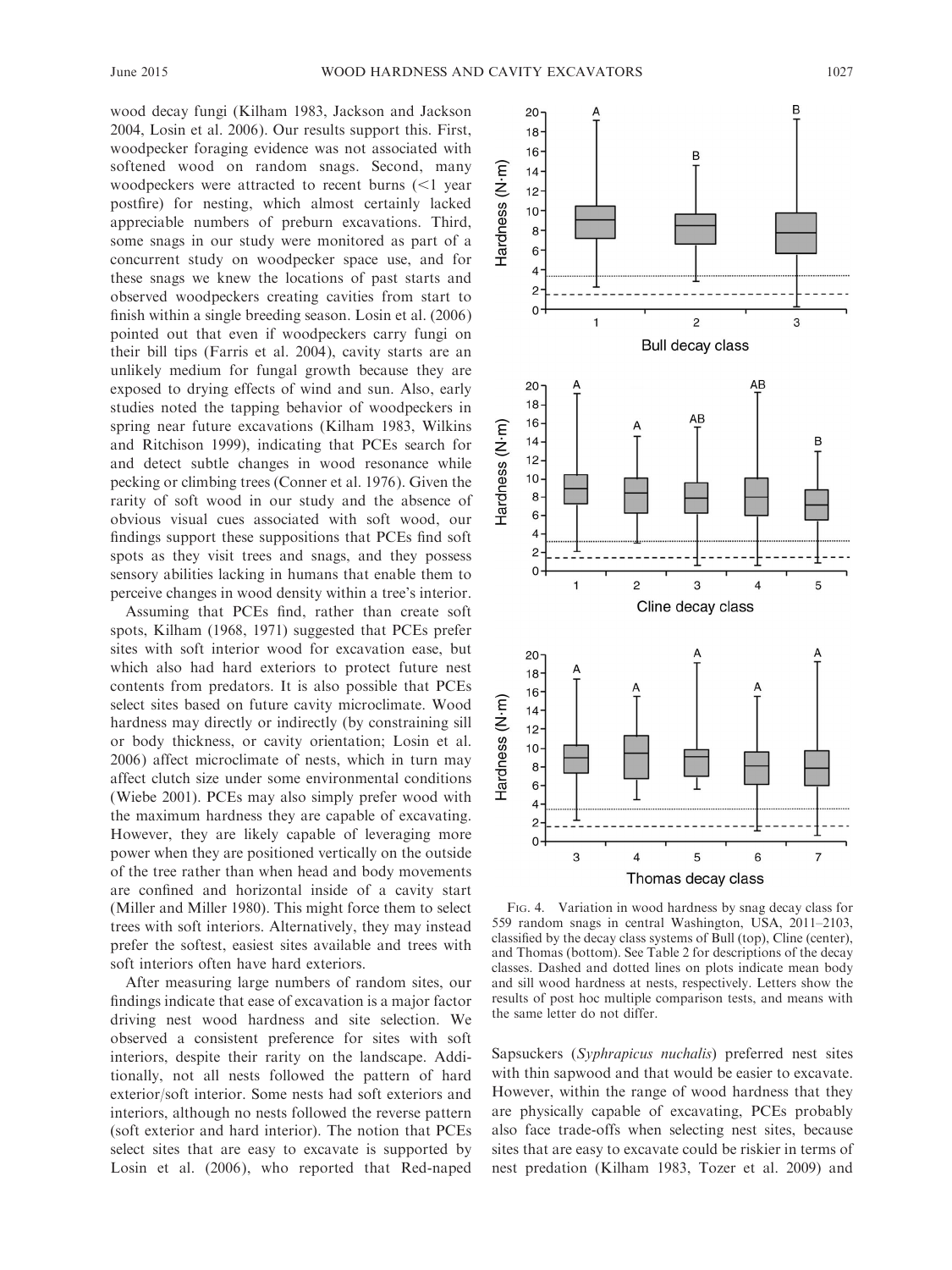TABLE 6. Parameter estimates, standard errors, and P values for multiple regression associating wood hardness with external features of 559 random snags in central Washington, USA, 2011– 2012.

| Variable                       | Estimate | SE    |         |       |
|--------------------------------|----------|-------|---------|-------|
| Presence of foraging sign      | 0.368    | 0.327 | 1.12    | 0.261 |
| Presence of cavities           | $-1.31$  | 0.440 | $-2.98$ | 0.003 |
| Percentage of blackened bark   | $-0.003$ | 0.004 | $-0.84$ | 0.402 |
| Percentage of top missing      | $-0.009$ | 0.006 | $-1.58$ | 0.114 |
| Percentage of bark missing     | 0.011    | 0.007 | 1.60    | 0.110 |
| Percentage of branches missing | $-0.004$ | 0.005 | $-0.71$ | 0.476 |

more exposed to climate variability. We suggest that future studies examine some of these trade-offs, and determine the extent to which PCEs are limited by excavation abilities that may force them to compromise on thermal benefits and safety. An important first step in this process is to measure wood hardness in available trees to more accurately estimate the number of potential nest sites, which prior to this study has probably been grossly overestimated.

Another important consideration is that species likely differ in their excavation abilities, and this may affect trade-offs in nest site selection decisions. In support of this, while we found no difference in internal wood hardness, we did observe differences in exterior, or sill wood hardness among the six species in this study. On average, nests of three-toed woodpeckers (P. dorsalis and P. arcticus) had harder sills than those of sapsuckers, which in turn had harder sill wood than Hairy Woodpecker, White-headed Woodpecker, and Northern Flicker nests. Despite these differences and their implications for nest site selection, our results suggest that researchers should be cautious about using excavator guilds (e.g., Ingold 1994, Dudley and Saab 2003, Bunnell 2013) without more study, particularly controlled tests in laboratory settings. This is partly because, despite differences in mean sill hardness, we observed a lot of overlap suggesting excavator guilds are overly simplistic. Moreover, even if guilds reflect biological differences in ability, they may not be realized in natural settings where birds appear most limited by soft interior wood. For example, our results suggest that in some locations, Black-backed Woodpeckers (see Plate 1) may be more limited than White-headed Woodpeckers for nest sites, possibly because Black-backed Woodpeckers nest in recent burns where less wood has had time to soften following death. Thus, even if excavator guilds provide biologically accurate information, they may not provide reliable information for management or conservation purposes, and therefore should be used with caution.

### Nest site selection

We found that interior wood hardness was the most important predictor of nest site selection at the nest tree and territory scale for all species examined suggesting that PCEs are limited to a small subset of trees on the landscape for nesting. These findings may explain why some species that do not forage on snags are nevertheless attracted to patches of burned forest, or other areas of high snag density. For example, aerial insectivores like Lewis's Woodpecker (Melanerpes lewis), groundforagers like Northern Flicker, and live-tree specialists like White-headed Woodpecker are all known to converge in burned forests during the nesting season (Saab et al. 2009). If soft wood is rare, then the probability of soft wood occurring in any given area is probably somewhat proportional to the sheer amount of dead or diseased wood. The more snags that occur in an area, the higher the probability that at least a few have suitable soft spots, and these PCEs may be attracted to burns because they provide opportunities for nesting that are not commonly found in nearby unburned forests.

Our findings may also explain previously inexplicable regional variation in woodpecker nesting preferences noted by others. For example, Bonnot et al. (2009) called attention to regional variation in nest tree size for the at-risk Black-backed Woodpecker. In California, USA, Raphael and White (1984) reported that Blackbacked Woodpeckers nested in trees with an average dbh of 45 cm, whereas in Quebec, Canada, Nappi and Drapeau (2011) found them nesting in trees half that size (mean dbh  $= 22$  cm). Similarly, large-diameter snags are promoted for nests sites of the declining White-headed Woodpecker based on research from Oregon, USA (Wightman et al. 2010), while we found them selecting trees as small as 16 cm dbh. Since internal wood softening is likely caused by wood-rotting fungi, and since fungi likely grow differently in different trees and regions, woodpeckers in different regions might select sites with highly variable external properties, but to them, very similar internal properties. If this is the case, it is not possible to make generalizations about nest site selection across regions without accounting for wood hardness or decay fungi: Providing large-diameter snags in a region where PCEs are using rot in small-diameter trees could be detrimental. It also suggests that it would be more beneficial for PCEs if managers focus on providing trees with rot, or which are susceptible to rot, rather than trees with particular external features or dimensions.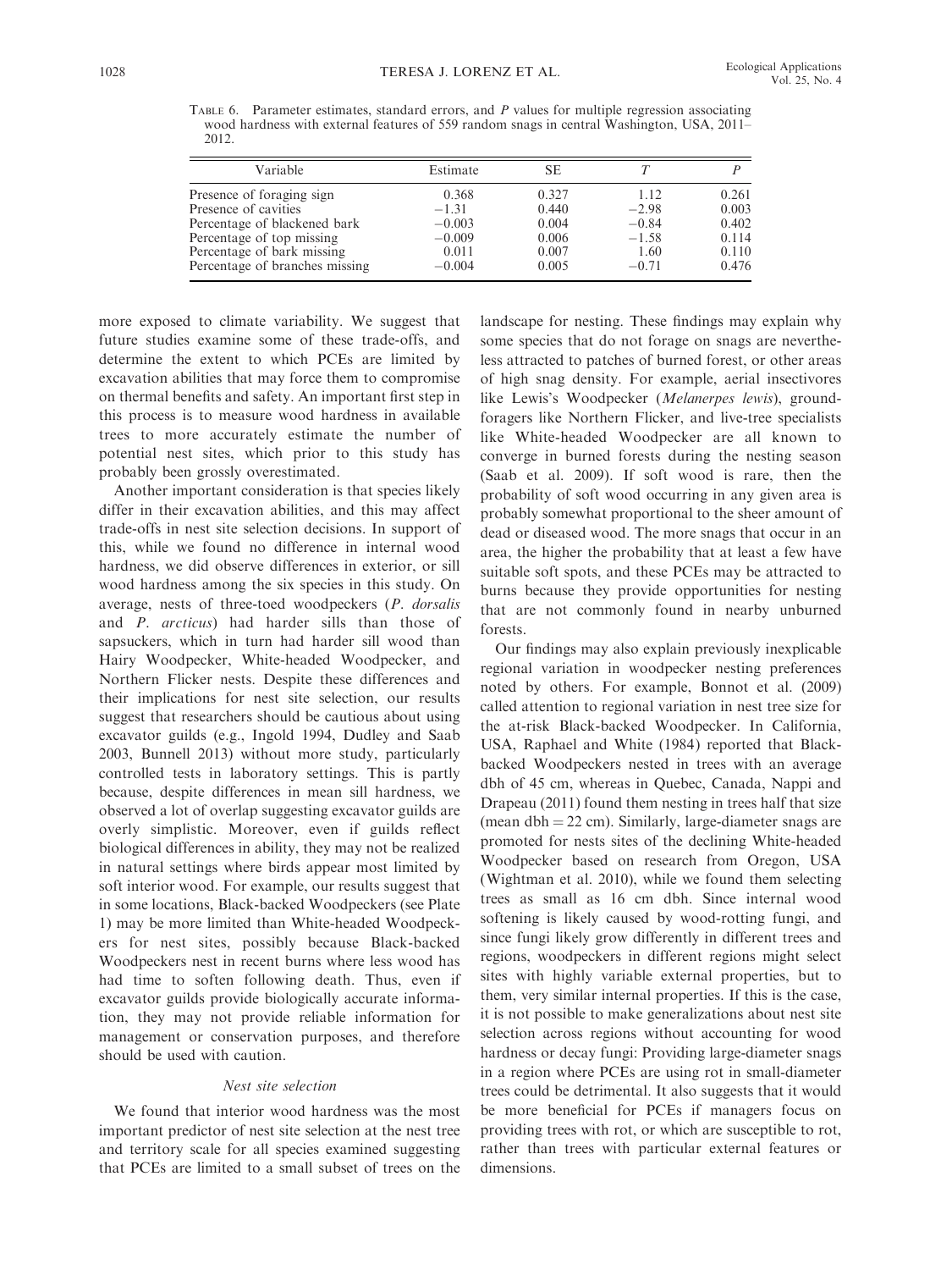

PLATE 1. A female Black-backed Woodpecker (Picoides arcticus) at a nest excavated in a small diameter (22 cm), live ponderosa pine (Pinus ponderosa) in central Washington, USA, 2013. While large diameter snags have been promoted for this species in some studies, we found them nesting in both live and dead trees, and across a range of tree diameters (21–86 cm). Despite this variation, woodpeckers consistently selected sites with softened interior wood. Photo credit: T. J. Lorenz.

The notion that wood-rotting fungi are important to PCE nesting ecology is not new. Jackson and Jackson (2004) provided a review of the evidence that woodrotting fungi are central for PCE nesting ecology, and suggested that woodpeckers select for sites with rot or with fungal conks. However, we propose that PCEs do not select specifically for rot or fungal conks, but rather that they select trees with soft interiors, and soft interior wood is often caused by wood decay fungi. This would explain why PCEs sometimes use manufactured nest boxes or human buildings for nesting, which should contain little or no trace of wood-rotting fungi, but which are filled with soft materials such as wood shavings or insulation. If this is the case, then wood hardness is ultimately the mode by which PCEs select nest sites, and it just so happens that in natural systems, wood-rotting fungi are a common mechanism by which wood is softened.

Nevertheless, we do not intend to downplay the role of wood-rotting fungi in PCE nesting ecology. On the contrary, we agree with Jackson and Jackson (2004) that more research is needed on the species of fungi that cause wood softening at PCE nests and how they can be promoted. This is especially true for coniferous forests. With the exception of the endangered Red-cockaded Woodpecker (Picoides borealis) of the southeastern USA, past research has focused on PCE use of heart rot-infected deciduous trees (Conner et al. 1976, Daily 1993, Schepps et al. 1999, Matsuoka 2008). In coniferous forests of the northwestern USA, we observed that many nests were excavated into the sapwood of conifer snags, indicating that sapwood rot is an underappreciated mechanism of wood softening in some regions. Research on rot in coniferous forests is particularly needed because several at-risk PCEs rely on coniferous forests for population persistence, including the Whiteheaded, Black-backed, Lewis's, and American and Eurasian Three-toed Woodpecker (Picoides tridactylus) (e.g., Garrett et al. 1996, Dixon and Saab 2000, Vierling et al. 2013).

### Tree external appearances and wood hardness

We found that commonly used snag decay classes were a poor predictor of nest site selection compared to wood hardness. There are several reasons why decay classes poorly predict PCE use in this and past studies (Chambers and Mast 2005, Bagne et al. 2008). First, decay classes attempt to categorize and simplify a continuous and complex phenomenon (Creed et al. 2004, Angers et al. 2012). Second, factors that enable trees to compartmentalize decay can function long after a tree's death (Shigo 1984). Thus, indicators of decay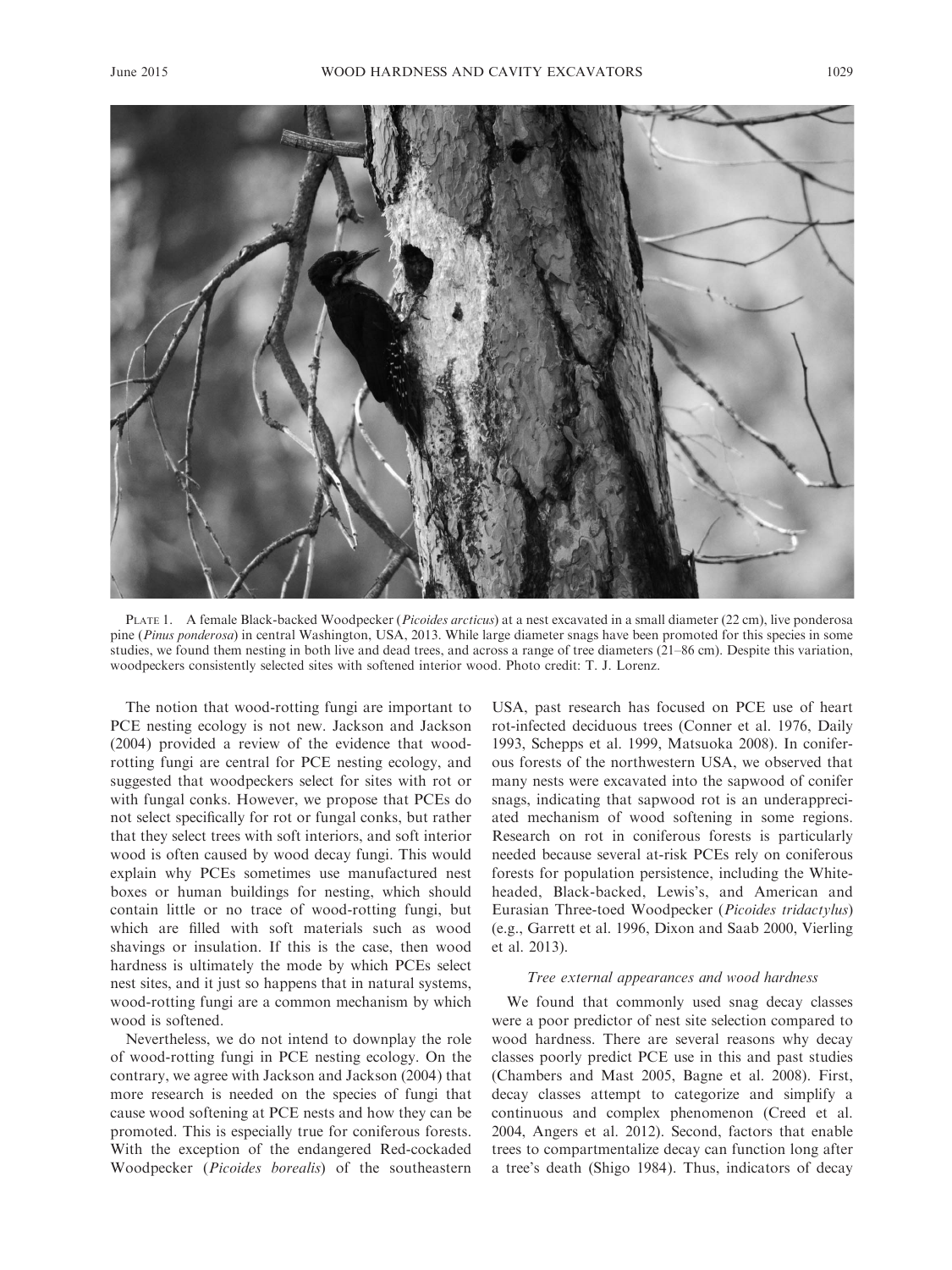class that should be used to identify localized pockets of decay are in practice applied to describe decay in the entire bole of a tree. Third, snag decay classes group snags based on their exterior features, whereas woodpeckers appear to select snags based on internal features, specifically wood hardness. Factors that cause a tree to take on the outward appearance of a snag decay class are not necessarily those that cause fungal colonization and wood softening in the interior. For example, top breakage is often listed as a major factor associated with advanced snag decay (Cline et al. 1980, Bull et al. 1997). Yet, top breakage may occur from factors besides decay, such as from excessive wind, snow, mechanical thinning, or fire, and thus, a broken-top snag may contain hard wood in all of its bole. When tops do break from decay, the portion of bole containing soft wood may fall to the ground. Although dead-topped trees are said to provide a good surface for fungal colonization (Haggard and Gaines 2001), we could not find studies that specifically tested this hypothesis, and fungal growth could be inhibited in some broken-topped trees, because they subject the bole's interior to the drying effects of wind and sun (Losin et al. 2006). In sum, a broken-top tree or snag would be favorable for PCE use only under fairly specific conditions. It is not surprising therefore that, while PCEs consistently selected soft interior wood in our study, nests occurred in sites ranging from entirely live trees to live trees with dead tops and snags with both intact and broken tops.

Snag decay classes have likely enjoyed such popularity because they are easy to use. However, they can be fairly subjective (Larjavaara and Muller-Landau 2010), and their limitations for predicting wood density were appreciated early on by foresters (Gale 1973). Since then, the majority of studies on snag decay classes report findings very similar to ours; for random spots on snags, there is large variation within and overlap among decay classes in wood density. Thus, while decay classes may sometimes point to localized pockets of decay, for describing wood in the entire bole of a tree they only indicate changes in wood mass density at coarse scales; for example, between the two most extreme decay classes within one system, and they poorly describe variation at finer scales (Saint-Germain et al. 2007, Aakala 2010, Paletto and Tosi 2010, Strukelj et al. 2013). This is potentially problematic for studies of PCE nest site selection, since PCEs appear to perceive changes in wood density at very fine scales (Matsuoka 2008, Zahner et al. 2012).

Despite these concerns, we could find no other studies of PCE nest site selection that acknowledged the shortcomings of decay classes and tested their accuracy. Additionally, ours is the first study to relate hardness of snag decay classes with hardness at PCE nests. We found that regardless of snag decay class, the majority of wood in nesting territories was unsuitably hard for nesting by our two focal species, the Black-backed and White-headed Woodpecker. We also found no external

features of snags that were associated with interior wood softness at our random measurement points. While we acknowledge that sampling at random spots on snags, rather than near broken tops or limbs, likely led to a conservative estimate of soft wood, we recommend that ecologists avoid using snag decay classifications for determining the suitability of sites for PCE nests until more intensive sampling of snags is done. When decay classes are used, ecologists should recognize that the majority of wood on all snags is likely unsuitable for nesting.

### Implications for research and management

Our findings suggest that higher densities of snags and other nest substrates should be provided for PCEs than generally recommended, because past research studies likely overestimated the abundance of suitable nest sites and underestimated the number of snags required to sustain PCE populations. Accordingly, the felling or removal of snags for any purpose, including commercial salvage logging and home firewood gathering, should not be permitted where conservation and management of PCEs or SCUs is a concern (Scott 1978, Hutto 2006). Managers should also take particular care that programs designed to increase the number of nesting substrates do not end up providing large numbers of unusable sites. Several studies attempting to create nest snags for PCEs have reported low use by woodpeckers, indicating that this should be a major concern. For example, Bednarz et al. (2013) inoculated 330 trees with Fomitopsis pinicola in western Washington, USA, and found no avian nest cavities eight to nine years later. Likewise, for 883 and 1111 snags created by tree-topping in western Oregon, USA, by Walter and Maguire (2005) and Kroll et al. (2012), only 2–3% were used by woodpeckers for nesting 10 to 12 years later. In these cases, managers may have unknowingly provided large numbers of unsuitably hard snags that PCEs were not physically capable of excavating. Yet the alternative situation could also be detrimental. If managers provide large numbers of unsuitably soft snags, PCEs may experience high depredation rates and be incapable of successfully fledging broods (Conner 1977, Tozer et al. 2009). This second case could have significant population-wide ramifications for rare or sensitive species since it could attract nesting birds to sink habitats. But either situation may be costly for managers while not beneficial for PCEs.

For researchers, future studies of PCE nesting ecology must include quantitative measures of wood hardness for unbiased results. Past research studies that did not measure wood hardness probably counted some trees as available for PCEs that were not actually available. In addition to causing bias (Jones 2001), this may explain ''nonideal'' selection decisions reported by PCEs in past studies. Sadoti and Vierling (2010) and Frei et al. (2013) reported that woodpeckers selected sites where they experienced low productivity, and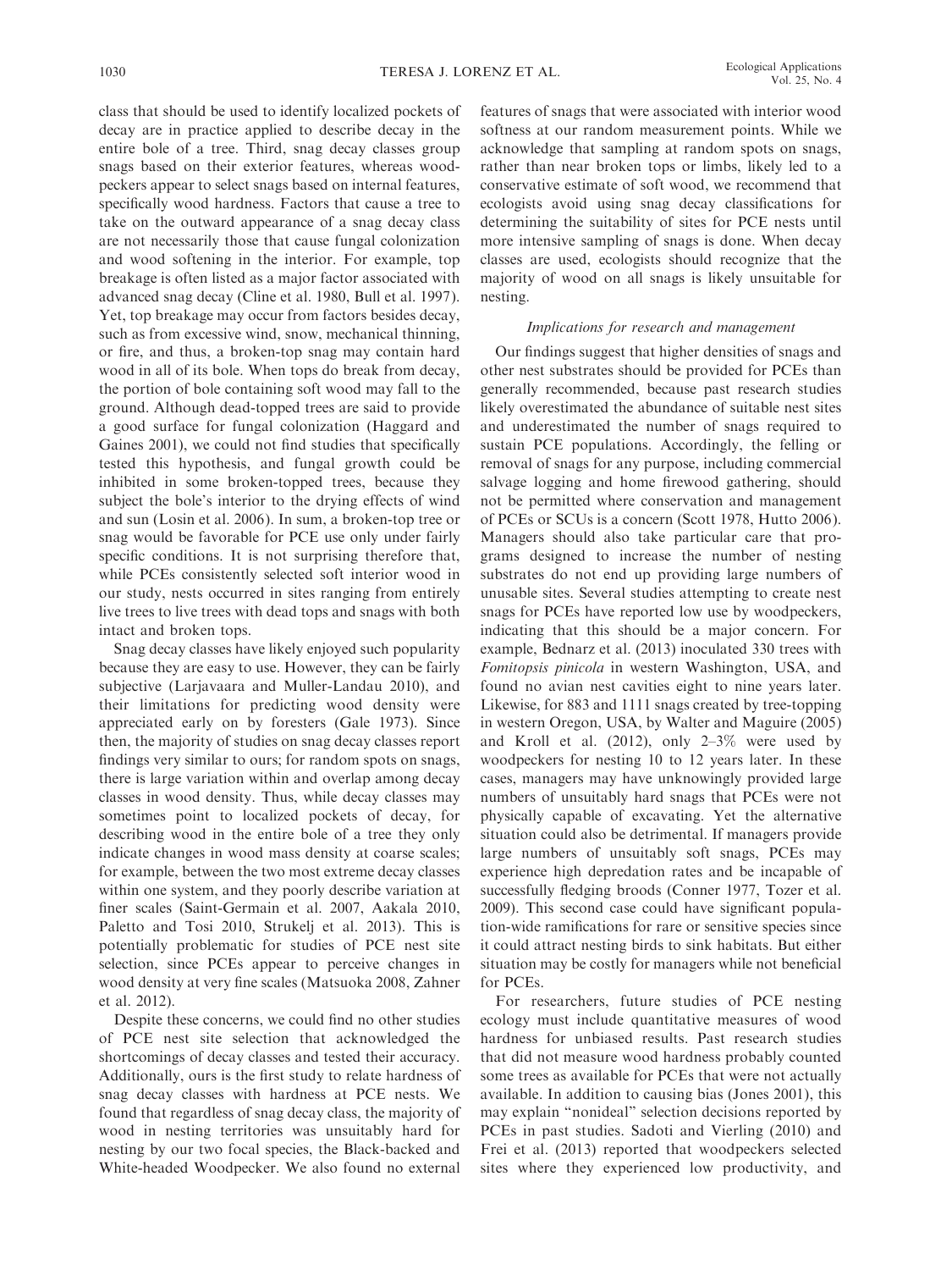then concluded that PCEs made maladaptive or nonideal selection decisions. But these studies did not measure wood hardness, and therefore some sites counted as available were probably not available. In order to determine the extent and frequency of bias, new studies should be conducted to revisit old research questions, and these new studies should quantitatively measure wood hardness to obtain a more accurate assessment of nest site availability. Additionally, until wood hardness is incorporated into nest site selection models, ecologists should remain cautious of interpretations made without measures of wood hardness, at least at the territory scale and smaller. We also encourage researchers to further explore the role of wood hardness in PCE nest site limitations and nest survival (Tozer et al. 2009), and to conduct intensive studies of wood hardness to better estimate the availability of suitable nest wood in different forest types. Lastly, as suggested by Jackson and Jackson (2004), much could be gained by identifying and promoting wood decay fungi associated with PCE nest sites, rather than simply measuring and modeling patterns in external features.

#### **ACKNOWLEDGMENTS**

This study was partially funded by the U.S. Department of Agriculture, Forest Service. For logistical support, we thank R. Huffman from the Washington Department of Fish and Wildlife, and A. Lyons, K. Mellen-McLean, J. St. Hiliare, and D. Youkey from the U.S. Forest Service. C. Harrington and C. Raley loaned us equipment, and A. Adamson, T. Kogut, J. Kozma, J. Millard, and H. Murphy shared nest locations. We are grateful to J. Millard for also helping with field data collection. C. Coffin, T. Bass, J. Ashbaugh, and the Carlson family allowed access to their land, and Sleeping Lady Resort in Leavenworth, Washington, graciously allowed us to measure a nest in one of their lodges. J. Rachlow, M. Raphael, L. Svancara, and two anonymous reviewers provided comments that improved the manuscript.

#### LITERATURE CITED

- Aakala, T. 2010. Coarse woody debris in late-successional Picea abies forests in northern Europe: variability in quantities and models of decay class dynamics. Forest Ecology and Management 260:770–779.
- Aitken, K. E. H., and K. Martin. 2008. Resource selection plasticity and community responses to experimental reduction of a critical resource. Ecology 89:971–980.
- Allison, P. D. 2008. Convergence failures in logistic regression. SAS Institute, Cary, North Carolina, USA.
- Angers, V. A., Y. Bergeron, and P. Drapeau. 2012. Morphological attributes and snag classification of four North American boreal tree species: relationships with time since death and wood density. Forest Ecology and Management 263:138–147.
- Arbogast, P. G., and D. Y. Lin. 2004. Goodness-of-fit methods for matched case-control studies. Canadian Journal of Statistics 32:373–386.
- Bagne, K. E., K. L. Purcell, and J. T. Rotenberry. 2008. Prescribed fire, snag population dynamics, and avian nest site selection. Forest Ecology and Management 255:99–105.
- Bednarz, J. C., M. J. Huss, T. J. Benson, and D. E. Varland. 2013. The efficacy of fungal inoculation of live trees to create wood decay and wildlife-use trees in managed forests of

western Washington, USA. Forest Ecology and Management 307:186–195.

- Bednarz, J. C., D. Ripper, and P. M. Radley. 2004. Emerging concepts and research directions in the study of cavitynesting birds: keystone ecological processes. Condor 103:1–4.
- Blanc, L. A., and J. R. Walters. 2008. Cavity excavation and enlargement as mechanisms for indirect interactions in an avian community. Ecology 89:506–514.
- Bonnot, T. W., J. J. Millspaugh, and M. A. Rumble. 2009. Multi-scale nest-site selection by black-backed woodpeckers in outbreaks of mountain pine beetles. Forest Ecology and Management 259:220–228.
- Buchanan, J. B., R. E. Rogers, D. J. Pierce, and J. E. Jacobson. 2003. Nest-site habitat use by white-headed woodpeckers in the eastern Cascade Mountains, Washington. Northwestern Naturalist 84:119–128.
- Bull, E. L., C. G. Parks, and T. R. Torgersen. 1997. Trees and logs important to wildlife in the interior Columbia River basin. General Technical Report PNW-GTR-391. USDA Forest Service, Pacific Northwest Research Station, Portland, Oregon, USA.
- Bunnell, F. L. 2013. Sustaining cavity-using species: patterns of cavity use and implications to forest management. ISRN Forestry 2013:1–33.
- Bunnell, F. L., L. L. Kremsater, and E. Wind. 1999. Managing to sustain vertebrate richness in forests of the Pacific Northwest: relationships within stands. Environmental Reviews 7:97–146.
- Burnham, K. P., and D. R. Anderson. 2002. Model selection and multimodel inference: a practical information-theoretic approach. Springer, New York, New York, USA.
- Chambers, C. L., and J. N. Mast. 2005. Ponderosa pine snag dynamics and cavity excavation following wildfire in northern Arizona. Forest Ecology and Management 216:227–240.
- Cline, S. P., A. B. Berg, and H. M. Wight. 1980. Snag characteristics and dynamics in Douglas-fir forests, western Oregon. Journal of Wildlife Management 44:773–786.
- Cockle, K. L., K. Martin, and G. Robledo. 2012. Linking fungi, trees, and hole-using birds in a Neotropical tree-cavity network: Pathways of cavity production and implications for conservation. Forest Ecology and Management 264:210– 219.
- Conner, R. N. 1977. The effect of tree hardness on woodpecker nest entrance orientation. Auk 94:369–370.
- Conner, R. N., O. K. Miller, Jr., and C. S. Adkisson. 1976. Woodpecker dependence on trees infected by fungal heart rots. Wilson Bulletin 88:575–581.
- Cooke, H. A., and S. J. Hannon. 2012. Nest-site selection by old boreal forest cavity excavators as a basis for structural retention guidelines in spatially-aggregated harvests. Forest Ecology and Management 269:37–51.
- Creed, I. F., K. L. Webster, and D. L. Morrison. 2004. A comparison of techniques for measuring density and concentrations of carbon and nitrogen in coarse woody debris at different stages of decay. Canadian Journal of Forest Research 34:744–753.
- Daily, G. C. 1993. Heartwood decay and vertical distribution of red-naped sapsucker nest cavities. Wilson Bulletin 105:674– 679.
- Daily, G. C., P. R. Ehrlich, and N. M. Haddad. 1993. Double keystone bird in a keystone species complex. Proceedings of the National Academy of Sciences USA 90:592–594.
- Dixon, R. D., and V. A. Saab. 2000. Black-backed Woodpecker (Picoides arcticus). The birds of North America online. A. Poole, editor. Cornell Lab of Ornithology, Ithaca, New York, USA.
- Drever, M. C., K. E. H. Aitken, A. R. Norris, and K. Martin. 2008. Woodpeckers as reliable indicators of bird richness, forest health, and harvest. Biological Conservation 141:624– 634.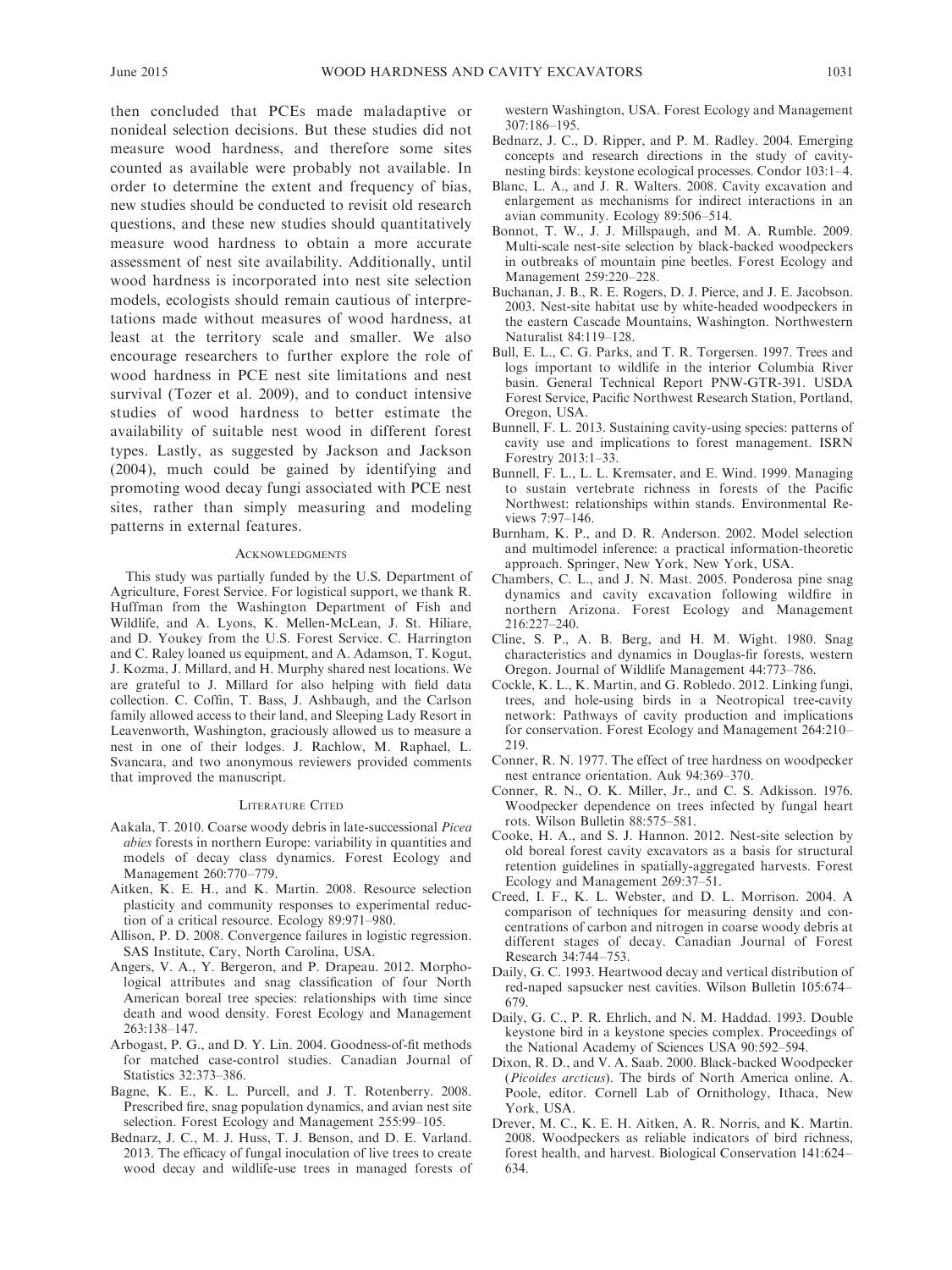- Dudley, J., and V. Saab. 2003. A field protocol to monitor cavity-nesting birds. Research Paper RMRS-RP-44. USDA Forest Service, Rocky Mountain Research Station, Fort Collins, Colorado, USA.
- Edworthy, A. B., K. L. Wiebe, and K. Martin. 2012. Survival analysis of a critical resource for cavity-nesting communities: patterns of tree cavity longevity. Ecological Applications 22:1733–1742.
- Esri [Environmental Systems Research Institute]. 2010. ArcGIS 10.0. Esri, Redlands, California, USA.
- Farris, K. L., M. J. Huss, and S. Zack. 2004. The role of foraging woodpeckers in the decomposition of ponderosa pine snags. Condor 106:50–59.
- Firth, D. 1993. Bias reduction of maximum likelihood estimates. Biometrika 80:27–38.
- Forristal, C. D. 2009. Influence of postfire salvage logging on black-backed woodpecker nest-site selection and nest survival. Thesis. Montana State University, Bozeman, Montana, USA.
- Frei, B., J. W. Fyles, and J. J. Nocera. 2013. Maladaptive habitat use of a North American woodpecker in population decline. Ethology 119:1–12.
- Gale, R. M. 1973. Snags, chainsaws, and wildlife: one aspect of habitat management. Pages 97–112 in J. Yoakum, editor. Presentation to the 4th annual joint conference of the American Fisheries Society and Wildlife Society. Wildlife in managed forests: Cal-Nev wildlife 1973 transactions. American Fisheries Society, Bethesda, Maryland, USA
- Garrett, K. L., M. G. Raphael, and R. D. Dixon. 1996. Whiteheaded Woodpecker (Picoides albolarvatus). In A. Poole, editor. The birds of North America online. Cornell Lab of Ornithology, Ithaca, New York, USA.
- Gentry, D. J., and K. T. Vierling. 2008. Reuse of woodpecker cavities in the breeding and non-breeding seasons in old burn habitats in the Black Hills, South Dakota. American Midland Naturalist 171:413–429.
- Haggard, M., and W. L. Gaines. 2001. Effects of standreplacement fire and salvage logging on a cavity-nesting bird community in Eastern Cascades, Washington. Northwest Science 75:387–396.
- Hollenbeck, J. P., V. A. Saab, and R. W. Frenzel. 2011. Habitat suitability and nest survival of white-headed woodpeckers in unburned forests of Oregon. Journal of Wildlife Management 75:1061–1071.
- Hosmer, D. W., and S. Lemeshow. 1985. Goodness-of-fit tests for the logistic regression model for matched case-control studies. Biometrical Journal 27:511–520.
- Hutto, R. L. 2006. Toward meaningful snag-management guidelines for postfire salvage logging in North American conifer forests. Conservation Biology 20:984–993.
- Ingold, D. J. 1994. Nest-site characteristics of red-bellied and red-headed woodpeckers and northern flickers in east-central Ohio. Ohio Journal of Science 94:2–7.
- Isik, F., and B. Li. 2003. Rapid assessment of wood density of live trees using the resistograph for selection in tree improvement programs. Canadian Journal of Forest Research 33:2426–2435.
- Jackson, J. A. 1977. How to determine the status of a woodpecker nest. Living Bird 15:205–221.
- Jackson, J. A., and B. J. S. Jackson. 2004. Ecological relationships between fungi and woodpecker cavity starts. Condor 106:37–49.
- Johnson, D. H. 1980. The comparison of usage and availability measurements for evaluating resource performance. Ecology 61:65–71.
- Johnson, J. B., and K. S. Omland. 2004. Model selection in ecology and evolution. Trends in Ecology and Evolution 19:101–108.
- Johnson, R. R., B. T. Brown, L. T. Haight, and J. M. Simpson. 1981. Playback recordings as a special avian censusing technique. Studies in Avian Biology 6:68–75.
- Jones, J. 2001. Habitat selection studies in avian ecology: a critical review. Auk 118:557–562.
- Keating, K. A., and S. Cherry. 2004. Use and interpretation of logistic regression in habitat-selection studies. Journal of Wildlife Management 68:774–789.
- Kilham, L. 1968. Reproductive behavior of hairy woodpeckers II. Nesting and habitat. Wilson Bulletin 80:286–305.
- Kilham, L. 1971. Reproductive behavior of yellow-bellied sapsuckers I. Preference for nesting in *Fomes*-infected aspens and nest hole interrelations with flying squirrels, raccoons, and other animals. Wilson Bulletin 83:159–171.
- Kilham, L. 1983. Life history studies of woodpeckers of eastern North America. Publication Number 20. Nuttall Ornithology Club, Cambridge, Massachusetts, USA.
- Kozma, J. M., and A. J. Kroll. 2012. Woodpecker nest survival in burned and unburned managed ponderosa pine forests of the northwestern United States. Condor 114:1–13.
- Kroll, A. J., S. D. Duke, M. E. Hane, J. R. Johnson, M. Rochelle, M. G. Betts, and E. B. Arnett. 2012. Landscape composition influences avian colonization of experimentally created snags. Forest Ecology and Management 152:145– 151.
- Larjavaara, M., and H. C. Muller-Landau. 2010. Comparison of decay classification, knife test, and two penetrometers for estimating wood density of coarse woody debris. Canadian Journal of Forest Research 40:2313–2321.
- Lawrence, L. D. K. 1967. A comparative life-history study for four species of woodpeckers. Ornithological Monographs 5:1–156.
- Lillybridge, T. R., B. L. Kovalchik, C. K. Williams, and B. G. Smith. 1995. Field guide to forested plant associations of the Wenatchee National Forest. General Technical Report PNW-GTR-359. USDA Forest Service, Portland, Oregon, USA.
- Lindenmayer, D. B., C. R. Margules, and D. B. Botkin. 2000. Indicators of biodiversity for ecologically sustainable forest management. Conservation Biology 14:941–950.
- Losin, N., C. H. Floyd, T. E. Schweitzer, and S. J. Keller. 2006. Relationship between aspen heartwood rot and the location of cavity excavation by a primary cavity-nester, the rednaped sapsucker. Condor 108:709–710.
- Martin, K., K. E. H. Aitken, and K. L. Wiebe. 2004. Nest-sites and nest webs for cavity-nesting communities in interior British Columbia, Canada: nest characteristics and niche partitioning. Condor 106:5–19.
- Martin, T. E., C. R. Paine, C. J. Conway, W. M. Hochachka, P. Allen, and W. Jenkins. 1997. BBIRD field protocol. Montana Cooperative Wildlife Research Unit, University of Montana, Missoula, USA.
- Matsuoka, S. 2000. A method to measure the hardness of wood in standing woodpecker nest trees. Japanese Journal of Ornithology 49:151–155.
- Matsuoka, S. 2008. Wood hardness in nest trees of the great spotted woodpecker Dendrocopos major. Ornithological Science 7:59–66.
- Mazerolle, M. J. 2006. Improving data analysis in herpetology: using Akaike's Information Criterion (AIC) to assess the strength of biological hypotheses. Amphibia-Reptilia 27:169– 180.
- McFadden, D. 1973. Conditional logit analysis of qualitative choice behavior. Pages 104–142 in P. Zarembka, editor. Frontiers in econometrics. Academic Press, New York, New York, USA.
- Miller, E., and D. R. Miller. 1980. Snag use by birds. Pages 337–356 in R. M. DeGraaf, editor. Management for nongame birds. General Technical Report INT-GTR-86. USDA Forest Service, Intermountain Forest and Range Experiment Station, Ogden, Utah, USA.
- Nappi, A., and P. Drapeau. 2011. Pre-fire forest conditions and fire severity as determinants of the quality of burned forests for deadwood-dependent species: the case of the black-